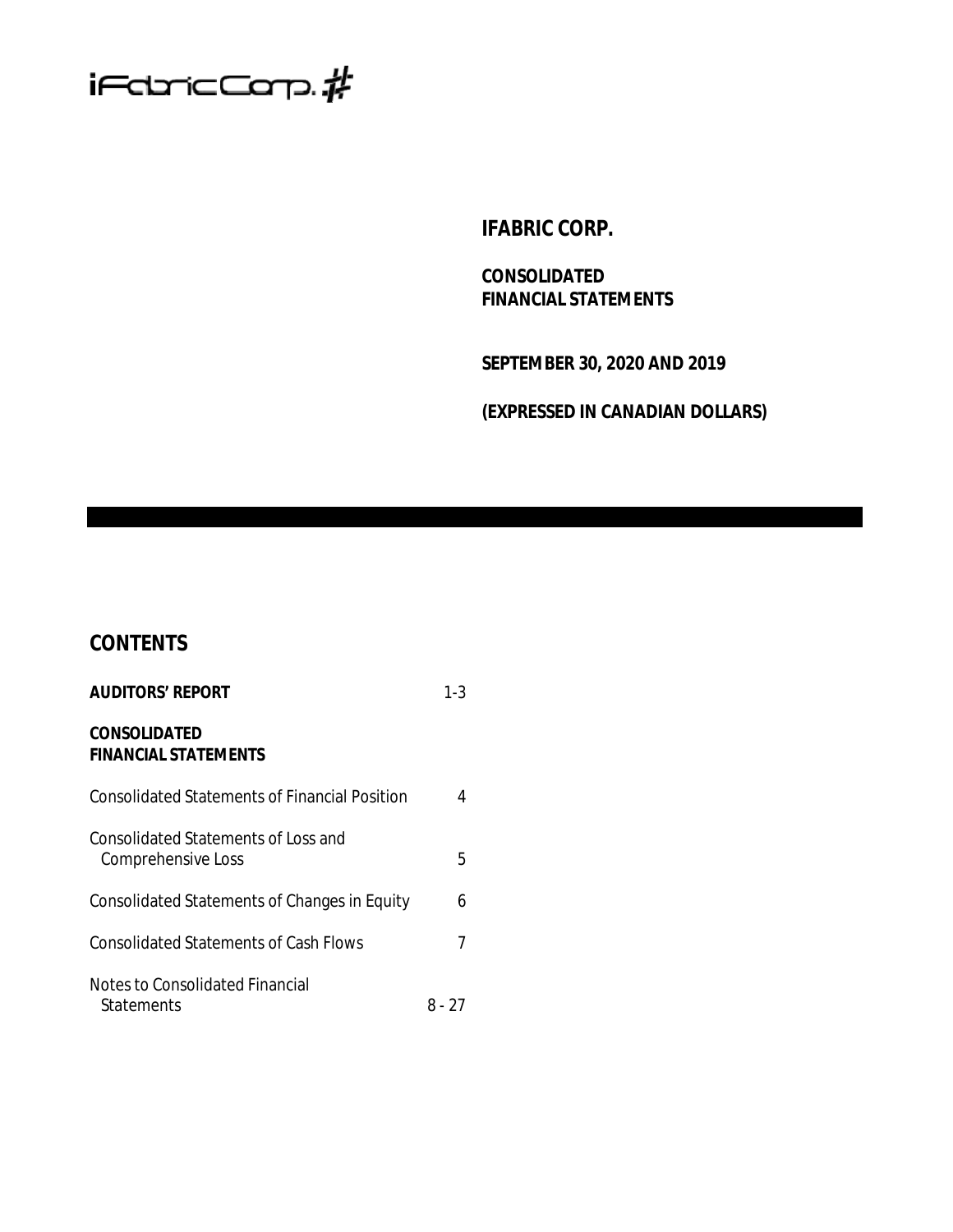

Tel: 416 865 0200 Fax: 416 865 0887 www.bdo.ca

BDO Canada LLP 222 Bay Street Suite 2200, P.O. Box 131 Toronto, ON M5K 1H1 Canada

# **Independent Auditor's Report**

To the Shareholders of iFabric Corp.

**Opinion**

We have audited the consolidated financial statements of iFabric Corp. and its subsidiaries (the "Group"), which comprise the consolidated statement of financial position as at September 30, 2020 and 2019, and the consolidated statements of loss and comprehensive loss, changes in equity and cash flows for the years then ended, and notes to the consolidated financial statements, including a summary of significant accounting policies.

In our opinion, the accompanying consolidated financial statements present fairly, in all material respects, the consolidated financial position of the Group as at September 30, 2020 and 2019, and its consolidated financial performance and its consolidated cash flows for the years then ended in accordance with International Financial Reporting Standards ("IFRS").

#### **Basis for Opinion**

We conducted our audit in accordance with Canadian generally accepted auditing standards. Our responsibilities under those standards are further described in the *Auditor's Responsibilities for the Audit of the Consolidated Financial Statements* section of our report. We are independent of the Group in accordance with the ethical requirements that are relevant to our audit of the consolidated financial statements in Canada, and we have fulfilled our other ethical responsibilities in accordance with these requirements. We believe that the audit evidence we have obtained is sufficient and appropriate to provide a basis for our opinion.

#### **Other Information**

Management is responsible for the other information. The other information comprises the information included in Management's Discussion and Analysis filed with the relevant Canadian Securities Commissions.

Our opinion on the consolidated financial statements does not cover the other information and we do not and will not express any form of assurance conclusion thereon.

In connection with our audit of the consolidated financial statements, our responsibility is to read the other information identified above and, in doing so, consider whether the other information is materially inconsistent with the consolidated financial statements or our knowledge obtained in the audit, or otherwise appears to be materially misstated.

We obtained the Management's Discussion and Analysis prior to the date of this auditor's report. If, based on the work we have performed on this other information, we conclude that there is a material misstatement of this other information, we are required to report that fact in this auditor's report. We have nothing to report in this regard.

**Responsibilities of Management and Those Charged with Governance for the Consolidated Financial Statements**

Management is responsible for the preparation and fair presentation of the consolidated financial statements in accordance with IFRSs, and for such internal control as management determines is necessary to enable the preparation of consolidated financial statements that are free from material misstatement, whether due to fraud or error.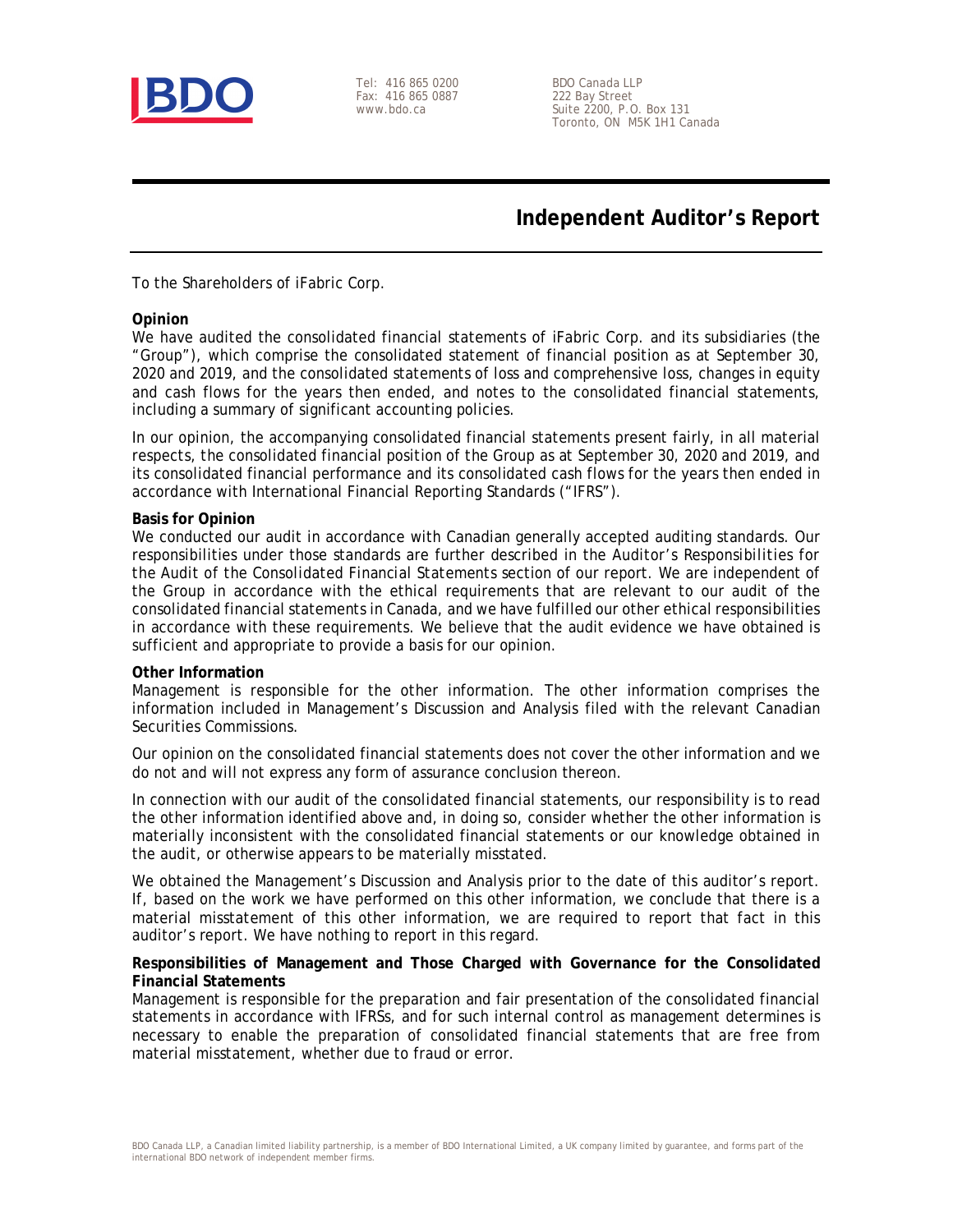

In preparing the consolidated financial statements, management is responsible for assessing the Group's ability to continue as a going concern, disclosing, as applicable, matters related to going concern and using the going concern basis of accounting unless management either intends to liquidate the Group or to cease operations, or has no realistic alternative but to do so.

Those charged with governance are responsible for overseeing the Group's financial reporting process.

**Auditor's Responsibilities for the Audit of the Consolidated Financial Statements**

Our objectives are to obtain reasonable assurance about whether the consolidated financial statements as a whole are free from material misstatement, whether due to fraud or error, and to issue an auditor's report that includes our opinion. Reasonable assurance is a high level of assurance, but is not a guarantee that an audit conducted in accordance with Canadian generally accepted auditing standards will always detect a material misstatement when it exists. Misstatements can arise from fraud or error and are considered material if, individually or in the aggregate, they could reasonably be expected to influence the economic decisions of users taken on the basis of these consolidated financial statements.

As part of an audit in accordance with Canadian generally accepted auditing standards, we exercise professional judgment and maintain professional skepticism throughout the audit. We also:

- · Identify and assess the risks of material misstatement of the consolidated financial statements, whether due to fraud or error, design and perform audit procedures responsive to those risks, and obtain audit evidence that is sufficient and appropriate to provide a basis for our opinion. The risk of not detecting a material misstatement resulting from fraud is higher than for one resulting from error, as fraud may involve collusion, forgery, intentional omissions, misrepresentations, or the override of internal control.
- · Obtain an understanding of internal control relevant to the audit in order to design audit procedures that are appropriate in the circumstances, but not for the purpose of expressing an opinion on the effectiveness of the Group's internal control.
- · Evaluate the appropriateness of accounting policies used and the reasonableness of accounting estimates and related disclosures made by management.
- · Conclude on the appropriateness of management's use of the going concern basis of accounting and, based on the audit evidence obtained, whether a material uncertainty exists related to events or conditions that may cast significant doubt on the Group's ability to continue as a going concern. If we conclude that a material uncertainty exists, we are required to draw attention in our auditor's report to the related disclosures in the consolidated financial statements or, if such disclosures are inadequate, to modify our opinion. Our conclusions are based on the audit evidence obtained up to the date of our auditor's report. However, future events or conditions may cause the Group to cease to continue as a going concern.
- · Evaluate the overall presentation, structure and content of the consolidated financial statements, including the disclosures, and whether the consolidated financial statements represent the underlying transactions and events in a manner that achieves fair presentation.
- · Obtain sufficient appropriate audit evidence regarding the financial information of the entities or business activities within the Group to express an opinion on the consolidated financial statements. We are responsible for the direction, supervision and performance of the group audit. We remain solely responsible for our audit opinion.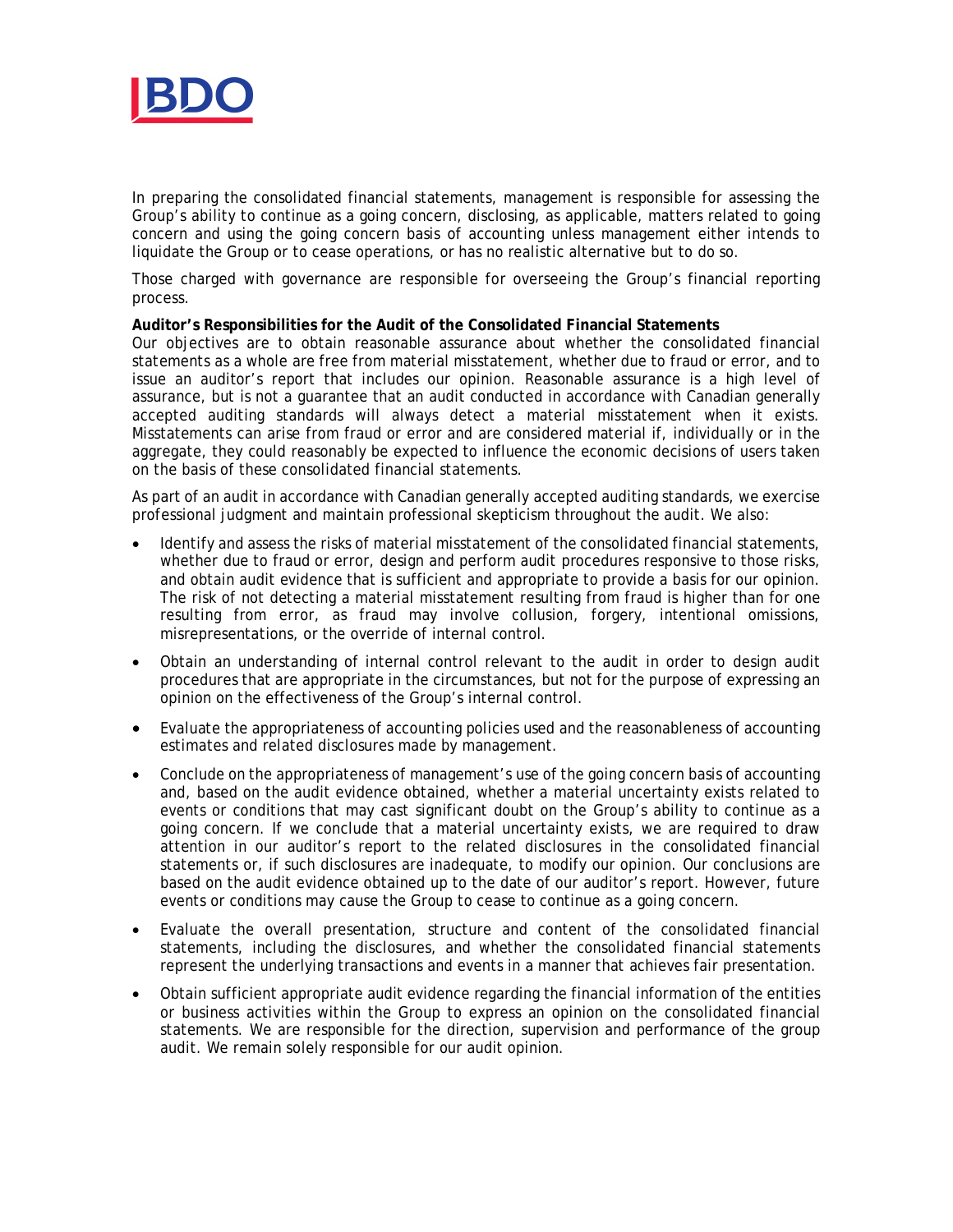

We communicate with those charged with governance regarding, among other matters, the planned scope and timing of the audit and significant audit findings, including any significant deficiencies in internal control that we identify during our audit.

We also provide those charged with governance with a statement that we have complied with relevant ethical requirements regarding independence, and to communicate with them all relationships and other matters that may reasonably be thought to bear on our independence, and where applicable, related safeguards.

The engagement partner on the audit resulting in this independent auditor's report is Michael Crolla.

BDO Conda LLP

Chartered Professional Accountants, Licensed Public Accountants

Toronto, Ontario December 23, 2020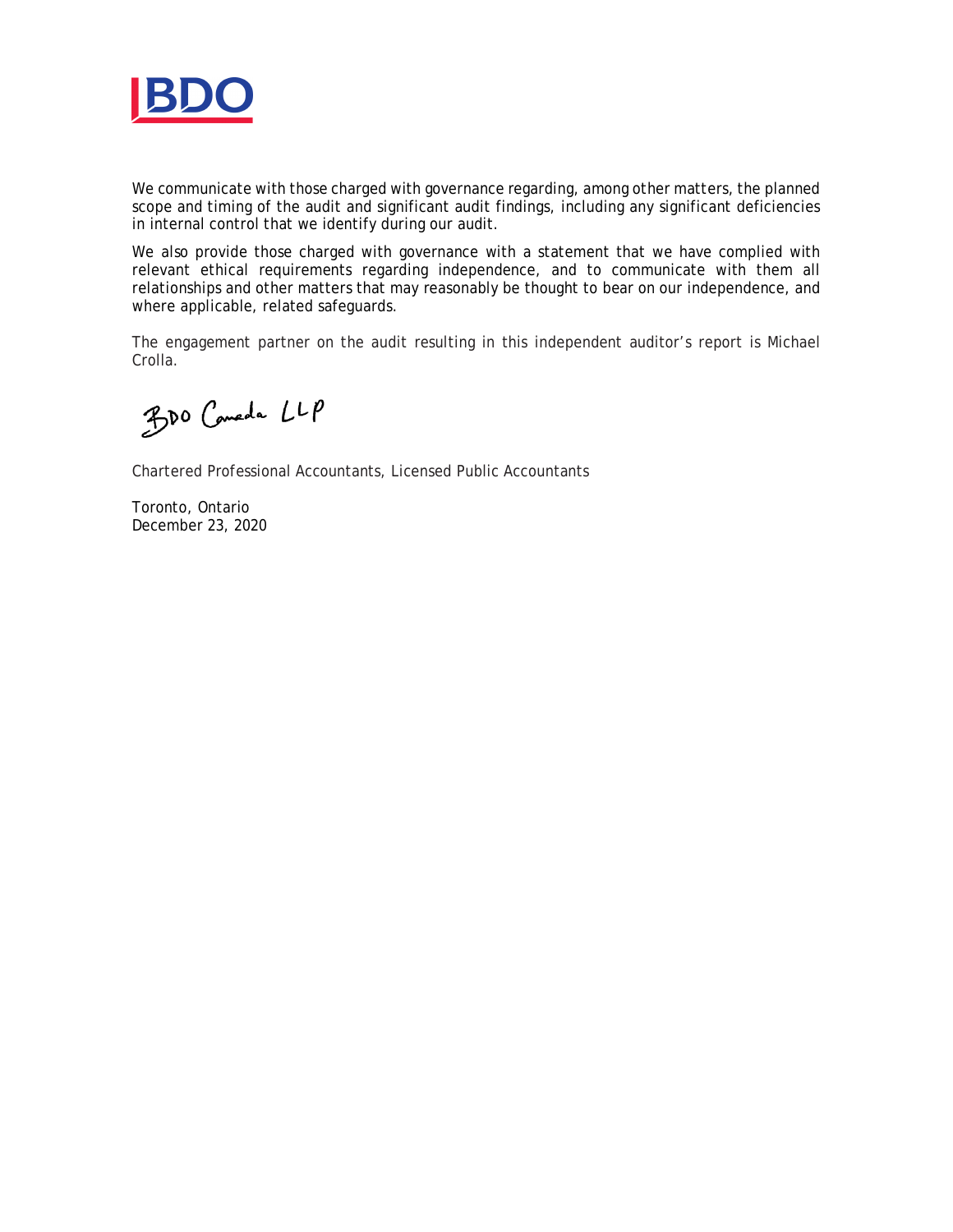# **IFABRIC CORP. CONSOLIDATED STATEMENTS OF FINANCIAL POSITION (Expressed in Canadian Dollars)**

| As at                                                   | September 30,<br>2020 | September 30,<br>2019 |
|---------------------------------------------------------|-----------------------|-----------------------|
| <b>ASSETS</b>                                           |                       |                       |
| Current assets                                          |                       |                       |
| Cash                                                    | 1,160,428             | 2,287,548             |
| Accounts receivable (note 4)                            | 4,442,787             | 2,358,120             |
| Inventories (note 5)                                    | 3,138,128             | 2,752,089             |
| Income taxes recoverable                                | 265,982               | 299,640               |
| Prepaid expenses and deposits (note 6)                  | 4,106,986             | 256,976               |
| Foreign exchange forward contracts (note 7)             | 126,994               | 58,830                |
| Total current assets                                    | 13,241,305            | 8,013,203             |
| Non-current assets                                      |                       |                       |
| Due from related parties (note 8)                       | 112,248               | 112,248               |
| Property, plant and equipment (note 9)                  | 2,744,875             | 2,799,103             |
| Right-of-use assets (note 10)                           | 61,735                |                       |
| Deferred development costs (note 11)                    | 258,478               | 107,279               |
| Deferred income taxes (note 12)                         | 1,040,400             | 896,919               |
| Goodwill                                                | 55,050                | 55,050                |
| Total non-current assets                                | 4,272,786             | 3,970,599             |
| <b>Total assets</b>                                     | 17,514,091            | 11,983,802            |
| <b>LIABILITIES</b>                                      |                       |                       |
| <b>Current liabilities</b>                              |                       |                       |
| Accounts payable and accrued liabilities (note 14)      | 1,771,983             | 797,947               |
| Customer deposits                                       | 3,909,093             |                       |
| Income taxes payable                                    | 324,775               | 13,114                |
| Deferred revenue                                        | 57,770                |                       |
| Current portion of contract liability                   | 165,611               | 168,795               |
| Current portion of lease liability                      | 30,037                |                       |
| Current portion due to related parties (note 15)        | 38                    | 263                   |
| Current portion of bank loan payable (note 16)          | 1,259,783             | 1,258,351             |
| <b>Total current liabilities</b>                        | 7,519,090             | 2,238,470             |
| Non-current liabilties                                  |                       |                       |
| Non-current portion of contract liability               | 122,560               |                       |
| Non-current portion of lease liability                  | 25,398                |                       |
| Due to related parties (note 15)                        | 502,172               | 476,747               |
| Total non-current liabilities                           | 650,130               | 476,747               |
| <b>Total liabilities</b>                                | 8,169,220             | 2,715,217             |
| Commitments (note 24)                                   |                       |                       |
| <b>EQUITY</b>                                           |                       |                       |
| Equity attributable to iFabric Corp. shareholders       |                       |                       |
| Capital stock (note 22)                                 | 3,282,276             | 2,963,824             |
| Reserves                                                | 2,768,217             | 2,293,619             |
| Retained earnings                                       | 3,243,227             | 3,860,997             |
| Accumulated other comprehensive earnings                | 46,146                | 138,199               |
| Total equity attributable to iFabric Corp. shareholders | 9,339,866             | 9,256,639             |
| Non-controlling interest                                | 5,005                 | 11,946                |
| Total equity                                            | 9,344,871             | 9,268,585             |
| Total liabilities and equity                            | 17,514,091            | 11,983,802            |

Approved on behalf of the Board of Directors on December 23, 2020:<br>"Hilton Price"

*"Hylton Karon"* "*Hilton Price"*

Director Director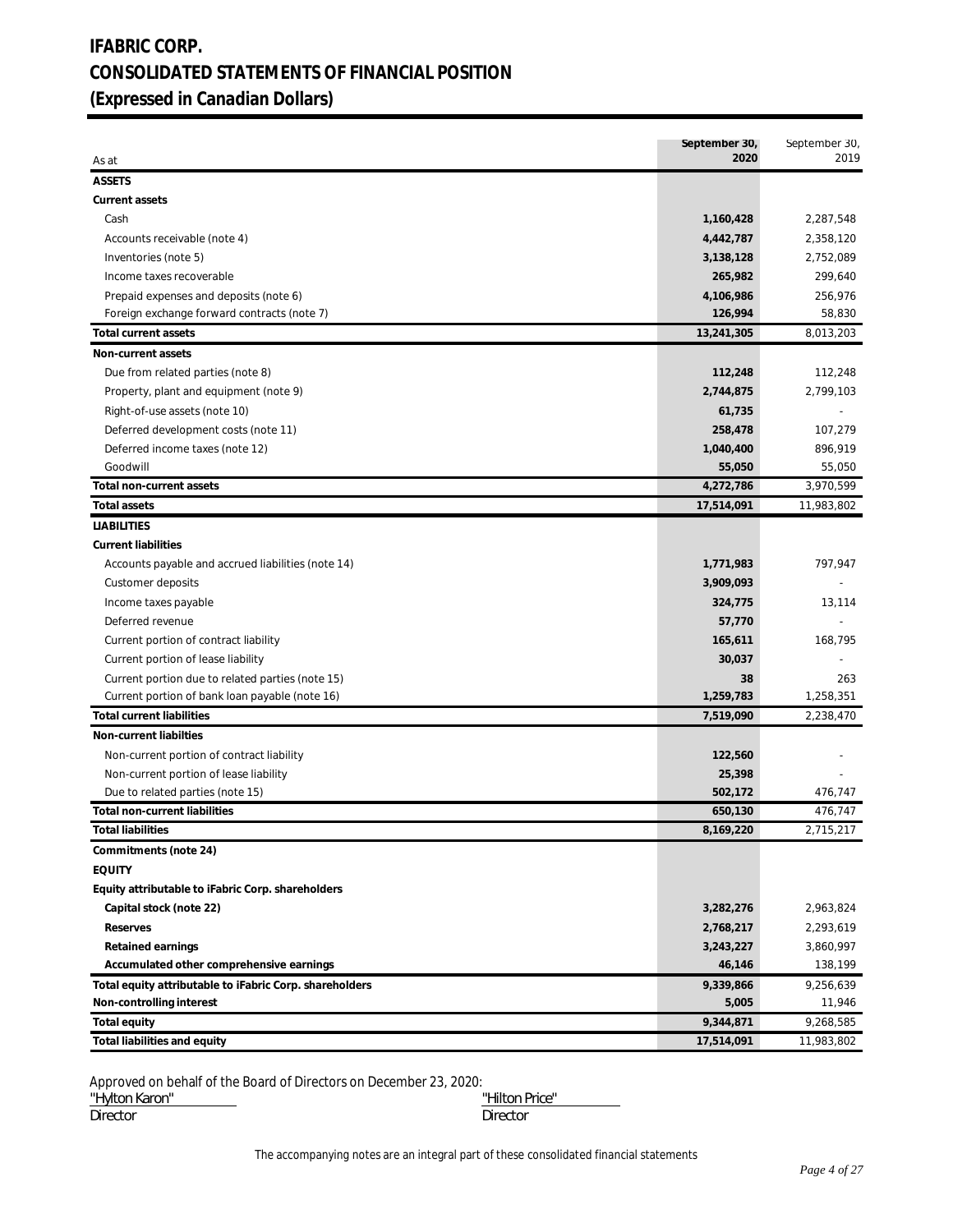# **IFABRIC CORP. CONSOLIDATED STATEMENTS OF LOSS AND COMPREHENSIVE LOSS (Expressed in Canadian Dollars)**

| For the year ended September 30,                                      | 2020          | 2019          |
|-----------------------------------------------------------------------|---------------|---------------|
| <b>REVENUE</b>                                                        | 11,521,676    | 10,435,348    |
| COST OF SALES                                                         | 7,220,724     | 6,687,652     |
| <b>GROSS PROFIT</b>                                                   | 4,300,952     | 3,747,696     |
| <b>EXPENSES</b>                                                       |               |               |
| Selling, general and administrative costs (note 18)                   | 4,797,835     | 5,118,744     |
| Interest on bank loan                                                 | 42,746        | 47,361        |
| Amortization of property, plant and equipment and right-of-use assets | 87,865        | 66,808        |
| Amortization of deferred development costs                            | 26,820        | 43,884        |
| Share-based compensation                                              | 581,550       | 120,928       |
|                                                                       | 5,536,816     | 5,397,725     |
| LOSS FROM OPERATIONS                                                  | (1, 235, 864) | (1,650,029)   |
| OTHER EXPENSES (INCOME)                                               |               |               |
| Gain on foreign exchange                                              | (229, 495)    | (46, 400)     |
| Government grants (note 3r)                                           | (296, 970)    |               |
| Loss on disposal of capital assets                                    |               | 14,579        |
|                                                                       | (526, 465)    | (31, 821)     |
| LOSS BEFORE INCOME TAXES                                              | (709, 399)    | (1,618,208)   |
| PROVISION (RECOVERY) OF INCOME TAXES (note 20)                        |               |               |
| Current                                                               | 58,793        | (245, 761)    |
| Deferred                                                              | (143, 481)    | (75, 767)     |
|                                                                       | (84,688)      | (321, 528)    |
| <b>NET LOSS</b>                                                       | (624, 711)    | (1, 296, 680) |
| NET (LOSS) INCOME ATTRIBUTABLE TO:                                    |               |               |
| iFabric Corp. shareholders                                            | (617, 770)    | (1, 299, 863) |
| Non-controlling interest                                              | (6, 941)      | 3,183         |
|                                                                       | (624, 711)    | (1, 296, 680) |
| OTHER COMPREHENSIVE LOSS                                              |               |               |
| Unrealized loss on translation of foreign operations                  | (92, 053)     | (44, 204)     |
| TOTAL COMPREHENSIVE LOSS                                              | (716, 764)    | (1, 340, 884) |
|                                                                       |               |               |
| LOSS PER SHARE (note 21)                                              |               |               |
| Basic                                                                 | (0.023)       | (0.050)       |
| <b>Diluted</b>                                                        | (0.023)       | (0.050)       |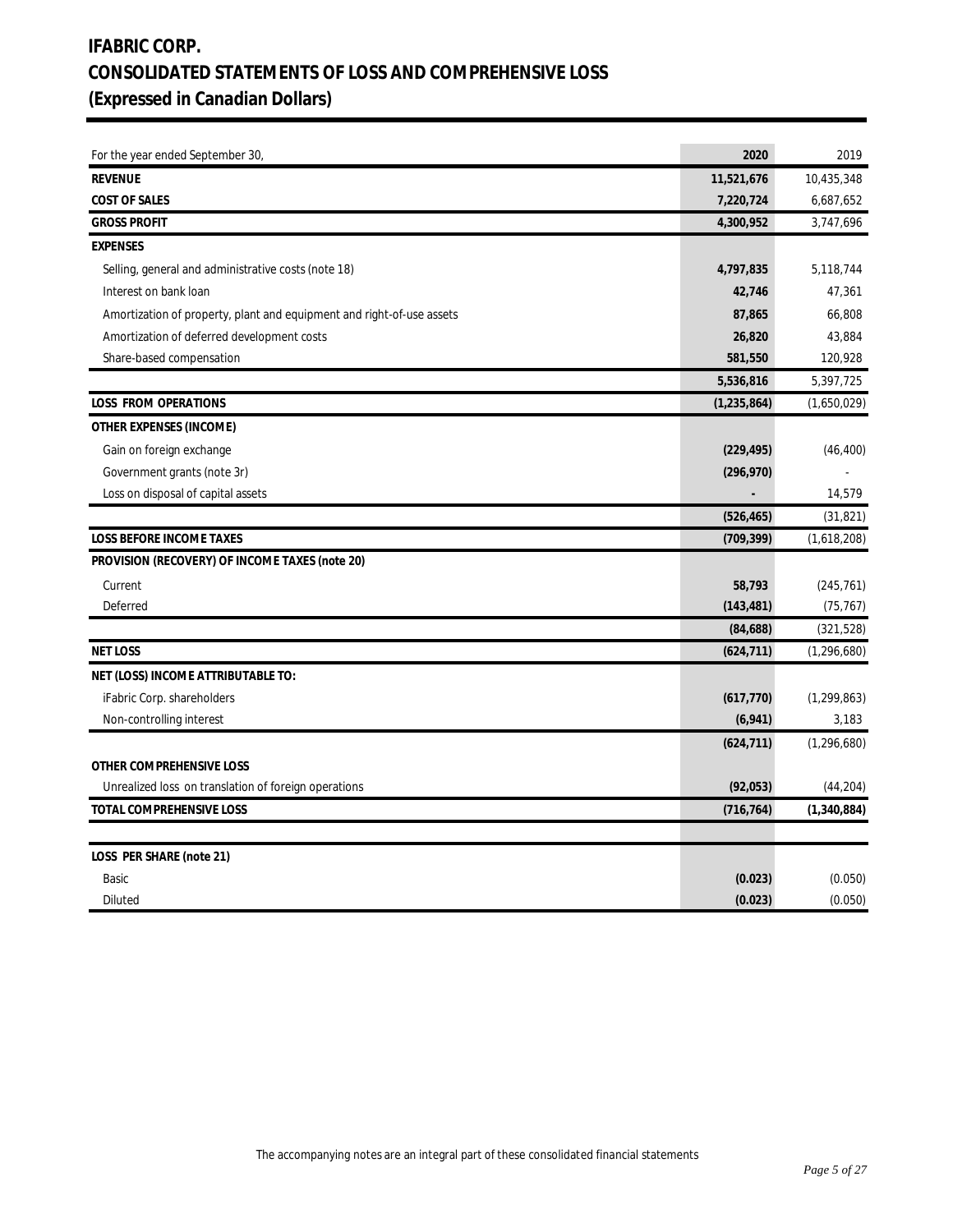# **IFABRIC CORP. CONSOLIDATED STATEMENTS OF CHANGES IN EQUITY (Expressed in Canadian Dollars)**

|                                     | Attributable to iFabric Corp. shareholders |                        |                          |                          |                      |                                                       |            |                             |              |
|-------------------------------------|--------------------------------------------|------------------------|--------------------------|--------------------------|----------------------|-------------------------------------------------------|------------|-----------------------------|--------------|
|                                     |                                            |                        | Reserves                 |                          |                      |                                                       |            |                             |              |
|                                     | Capital stock                              | Contributed<br>surplus | Warrants                 | Options                  | Retained<br>earnings | <b>Accumulated Other</b><br>Comprehensive<br>Earnings | Total      | Non-controlling<br>interest | Total equity |
| Balance at September 30, 2019       | 2,963,824                                  | 852.679                | $\sim$                   | 1.440.940                | 3,860,997            | 138,199                                               | 9,256,639  | 11,946                      | 9,268,585    |
| Total comprehensive (loss) earnings | $\overline{\phantom{0}}$                   |                        |                          | $\overline{\phantom{a}}$ | (617, 770)           | (92, 053)                                             | (709, 823) | (6,941)                     | (716, 764)   |
| Exercise of options                 | 318,452                                    |                        |                          | (106, 952)               |                      | $\overline{a}$                                        | 211,500    | $\overline{\phantom{a}}$    | 211,500      |
| Share-based compensation            | $\overline{\phantom{0}}$                   |                        | $\overline{\phantom{a}}$ | 581,550                  |                      | $\overline{\phantom{a}}$                              | 581,550    | $\overline{\phantom{a}}$    | 581,550      |
| Balance at September 30, 2020       | 3,282,276                                  | 852,679                | $\overline{\phantom{0}}$ | 1,915,538                | 3,243,227            | 46,146                                                | 9,339,866  | 5,005                       | 9,344,871    |

|                                                      | Attributable to iFabric Corp. shareholders |                        |                          |                          |                      |                                                       |               |                             |              |
|------------------------------------------------------|--------------------------------------------|------------------------|--------------------------|--------------------------|----------------------|-------------------------------------------------------|---------------|-----------------------------|--------------|
|                                                      |                                            |                        | Reserves                 |                          |                      |                                                       |               |                             |              |
|                                                      | Capital stock                              | Contributed<br>surplus | Warrants                 | Options                  | Retained<br>earnings | <b>Accumulated Other</b><br>Comprehensive<br>Earnings | Total         | Non-controlling<br>interest | Total equity |
| Balance at September 30, 2018                        | 2,963,824                                  | 608,628                | 579,293                  | 1,379,512                | 5,315,707            | 182,403                                               | 11,029,367    | 14,021                      | 11,043,388   |
| IFRS 15 transition adjustment (note 3)               | $\overline{\phantom{a}}$                   |                        |                          | $\overline{\phantom{a}}$ | (154, 847)           | $\sim$                                                | (154, 847)    |                             | (154, 847)   |
| Total comprehensive (loss) earnings                  | $\overline{\phantom{0}}$                   |                        |                          | ٠                        | (1, 299, 863)        | (44, 204)                                             | (1, 344, 067) | 3,183                       | (1,340,884)  |
| Expiry of options                                    | $\sim$                                     | 638,793                |                          | (59, 500)                |                      | $\sim$                                                | 579,293       | $\overline{\phantom{a}}$    | 579,293      |
| Expiry of warrants                                   |                                            |                        | (579, 293)               | $\overline{\phantom{a}}$ |                      | $\overline{\phantom{a}}$                              | (579, 293)    |                             | (579, 293)   |
| Transactions with non-controlling interest (note 22) | $\overline{\phantom{a}}$                   | (394, 742)             | $\overline{\phantom{a}}$ |                          |                      | $\overline{\phantom{a}}$                              | (394, 742)    | (5, 258)                    | (400,000)    |
| Share-based compensation                             | $\overline{\phantom{a}}$                   |                        | $\overline{\phantom{a}}$ | 120,928                  |                      |                                                       | 120,928       | $\overline{\phantom{a}}$    | 120,928      |
| Balance at September 30, 2019                        | 2,963,824                                  | 852,679                |                          | 1,440,940                | 3,860,997            | 138,199                                               | 9,256,639     | 11,946                      | 9,268,585    |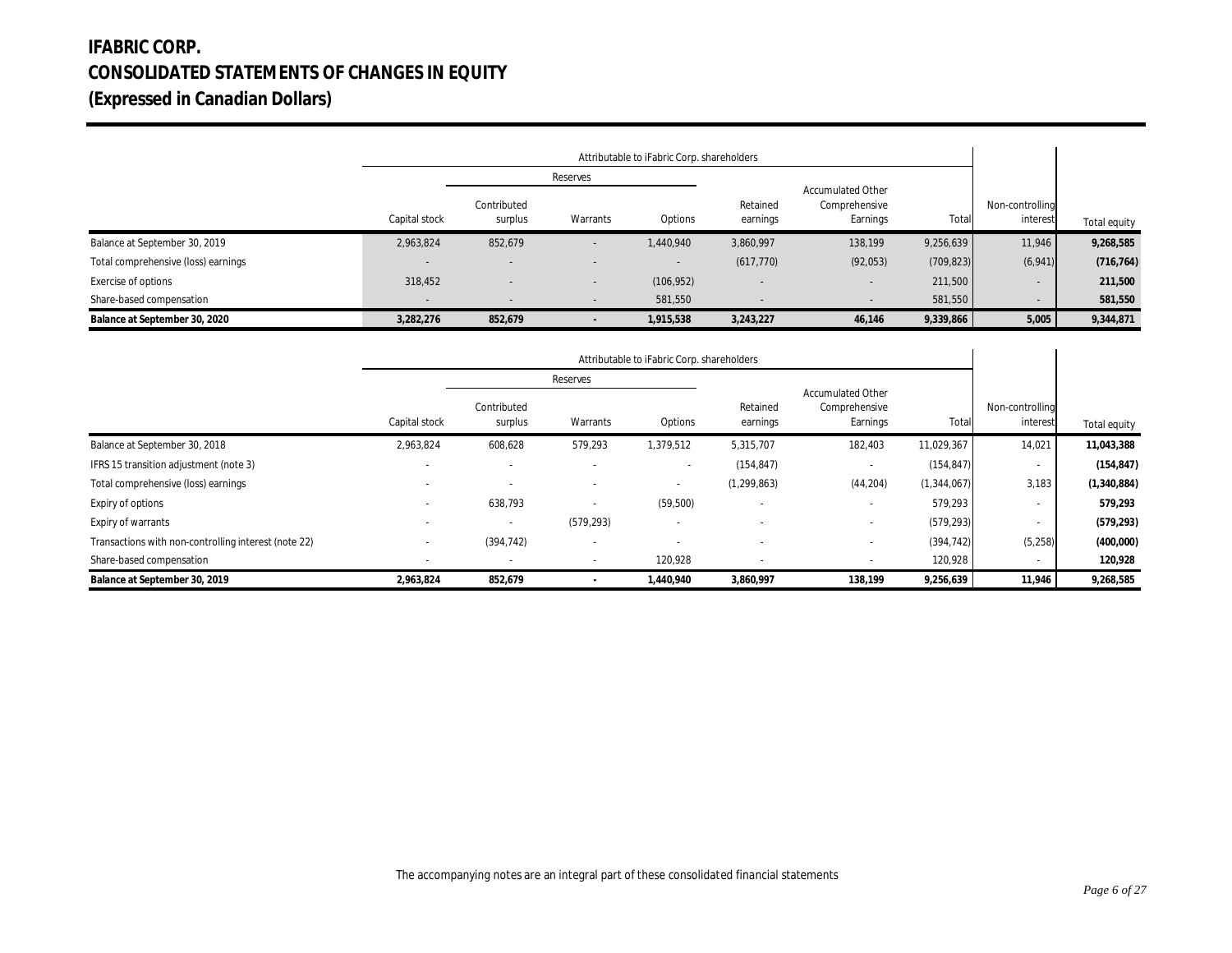# **IFABRIC CORP. CONSOLIDATED STATEMENTS OF CASH FLOWS (Expressed in Canadian Dollars)**

| For the year ended September 30,                                      | 2020        | 2019          |
|-----------------------------------------------------------------------|-------------|---------------|
| CASH WAS PROVIDED BY (USED IN)                                        |             |               |
| OPERATING ACTIVITIES                                                  |             |               |
| Net loss                                                              | (624, 711)  | (1, 296, 680) |
| Items not affecting cash                                              |             |               |
| Interest on lease liability                                           | 2,941       |               |
| Amortization of property, plant and equipment and right-of-use assets | 87,865      | 66,808        |
| Amortization of deferred development costs                            | 26,820      | 43,884        |
| Loss on disposal of capital assets                                    |             | 14,579        |
| Fair value adjustment on foreign exchange forward contracts           |             | (20, 708)     |
| Share-based compensation                                              | 581,550     | 120,928       |
| Deferred income tax provision                                         | (143, 481)  | (75, 767)     |
| IFRS transition adjustment (note 3)                                   | (9,900)     | (209, 299)    |
|                                                                       | (78, 916)   | (1, 356, 255) |
| Changes in operatings assets and liabilities                          |             |               |
| Accounts receivable                                                   | (2,084,667) | (157, 451)    |
| Inventories                                                           | (386, 039)  | 1,541,347     |
| Income taxes recoverable                                              | 33,658      | (299, 640)    |
| Prepaid expenses and deposits                                         | (3,850,010) | (91,680)      |
| Foreign exchange forward contracts                                    | (68, 164)   | (1,067)       |
| Due from related parties                                              |             | 10,752        |
| Accounts payable and accrued liabilities                              | 974,036     | 27,157        |
| Customer deposits                                                     | 3,909,093   |               |
| Deferred revenue                                                      | 57,770      |               |
| Contract liability                                                    | 119,376     | 37,795        |
| Income taxes payable                                                  | 311,661     | (400, 125)    |
|                                                                       | (983, 286)  | 667,088       |
|                                                                       | (1,062,202) | (689, 167)    |
| <b>FINANCING ACTIVITIES</b>                                           |             |               |
| Due to related parties                                                | 25,200      | (6,681)       |
| Increase in bank loan (note 16)                                       | 80,000      |               |
| Repayment of bank loan (note 16)                                      | (78, 568)   | (78,900)      |
| Interest paid                                                         | (2,941)     |               |
| Increase in investment in subsidiary (note 23)                        |             | (400,000)     |
| Repayment of lease liability                                          | (30,037)    |               |
| Share issuances (note 22)                                             | 211,500     |               |
|                                                                       | 205,154     | (485, 581)    |
| <b>INVESTING ACTIVITIES</b>                                           |             |               |
| Purchase of property, plant and equipment                             |             | (75,070)      |
| Proceeds on disposal of property, plant and equipment                 |             | 38,671        |
| Investment in intangible assets                                       | (178, 019)  |               |
|                                                                       | (178, 019)  | (36, 399)     |
| CHANGE IN CASH POSITION                                               | (1,035,067) | (1, 211, 147) |
| CASH, beginning of year                                               | 2,287,548   | 3,542,899     |
| Effect of foreign currency translation                                | (92,053)    | (44, 204)     |
| CASH, end of year                                                     | 1,160,428   | 2,287,548     |

The accompanying notes are an integral part of these consolidated financial statements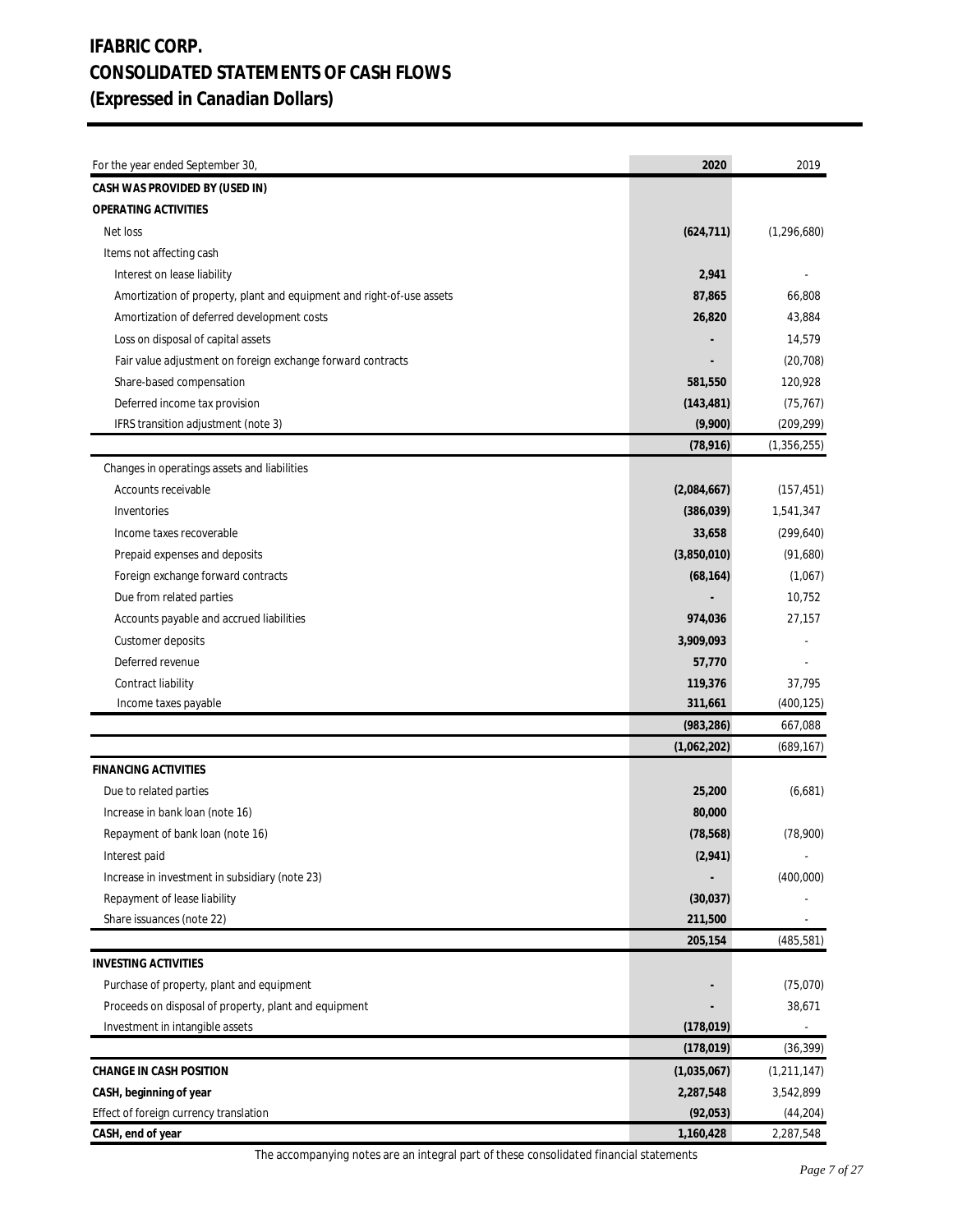#### **1. NATURE OF OPERATIONS**

iFabric Corp. ("iFabric" or the "Company") is a Canadian public company, incorporated under the Alberta Business Corporations Act and is domiciled in Canada. iFabric is listed on the Toronto Stock Exchange ("TSX") under the trading symbol "IFA". The head office is located at 525 Denison Street, Unit 1, Markham, Ontario, Canada.

The Company's principle activities relate to the business of designing and distributing women's intimate apparel as well as a range of complimenting accessories. The Company is also in the business of developing and distributing a range of innovative products and treatments that are suitable for application to textiles, plastics, liquids, and hard surfaces as well as finished performance apparel which integrate one or more such treatments. These products are designed to provide added benefits to the user in terms of protection and performance enhancements.

#### **2. BASIS OF PREPARATION**

#### **(a) Statement of compliance**

The Company prepares its consolidated financial statements in accordance with International Financial Reporting Standards ("IFRS") as issued by the International Accounting Standards Board ("IASB").

#### **(b) Basis of measurement**

These consolidated financial statements were prepared on a historical cost basis except for certain items which may be accounted for at fair value as further discussed in subsequent notes, using the significant accounting policies and measurement basis summarized below.

### **3. SUMMARY OF SIGNIFICANT ACCOUNTING POLICIES**

The principal accounting policies applied in the preparation of these consolidated financial statements are set out below. These policies have been consistently applied to all the periods presented, unless otherwise stated.

#### **(a) Basis of consolidation**

The consolidated financial statements include the accounts of iFabric Corp., and its wholly-owned subsidiaries:

- (i) Coconut Grove Textiles Inc., which includes the consolidated accounts of:
	- a. Coconut Grove Pads Inc., a wholly-owned subsidiary;
	- b. CG Intimates Inc., a U.S. company and wholly-owned subsidiary;
	- c. 2074160 Ontario Inc., a 75%-owned subsidiary;
	- d. Intelligent Fabric Technologies (North America) Inc. a wholly-owned subsidiary, which includes the consolidated accounts of:
		- i. Intelligent Fabric Technologies Inc., a U.S. company and wholly-owned subsidiary;
		- ii. Intelligent Fabric Technologies (Taiwan), a Taiwanese branch office
- (ii) Protx (Shanghai) Trading Co., Ltd., a company incorporated in China.

All inter-corporate balances and transactions have been eliminated on consolidation.

**(b) Functional and presentation currency**

These consolidated financial statements are presented in Canadian dollars.

The functional currency of the Company's subsidiaries - Coconut Grove Pads Inc., Protx (Shanghai) Trading Co., Ltd., and Intelligent Fabric Technologies (North America) Inc., is the United States Dollar ("USD") given the prevalence of USD denominated transactions in their operations. The functional currency of the remaining subsidiaries is Canadian dollars.

The results and financial position of the subsidiaries with USD functional currency are translated into Canadian dollars as follows:

- i. Assets and liabilities are translated at the closing rate at the date of the statement of financial position;<br>ii. Income and expenses are translated at average exchange rates:
- Income and expenses are translated at average exchange rates;
- iii. All resulting exchange differences are recognized in other comprehensive income.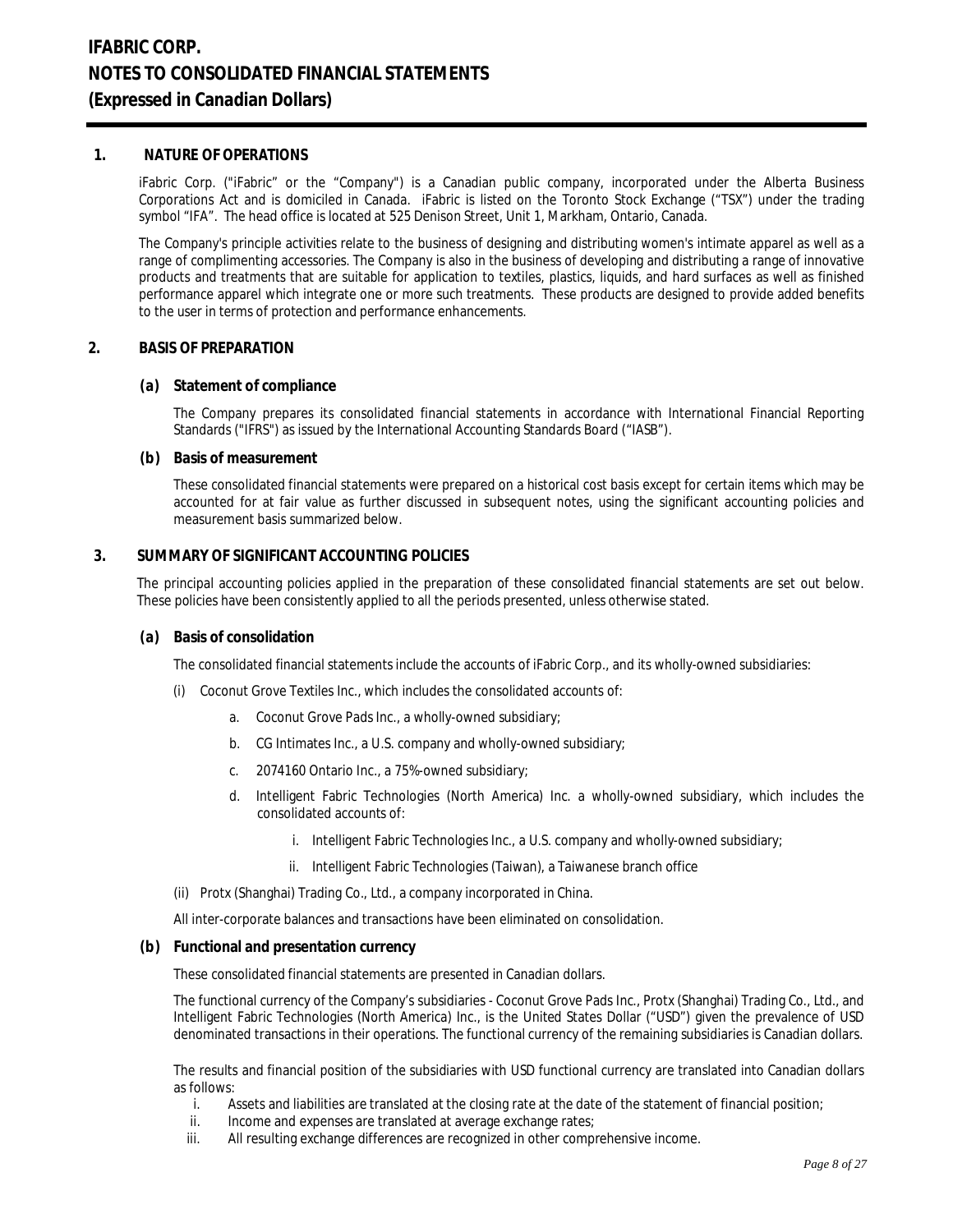## **(c) Adoption of new or amended accounting standards**

 **IFRS 16 – Leases**

Effective October 1, 2019 the Company adopted IFRS 16, 'Leases', issued in January 2016, which replaces IAS 17 'Leases'. The standard introduces a single lessee accounting model and requires a lessee to recognize assets and liabilities for all leases with a term of more than 12 months, unless the underlying asset is of low value. A lessee is required to recognize a right-of-use asset representing its right to use the underlying asset and a lease liability representing its obligation to make lease payments. Lessors continue to classify leases as finance and operating leases. Other areas of the lease accounting model have been impacted, including the definition of a lease.

The Company has adopted IFRS 16 using a modified retrospective approach. Upon initial application, right-of-use assets and lease liabilities were recorded, with no impact to the opening retained earnings of comparative periods. The following table summarizes the impact on the consolidated statement of financial position:

|                              | <b>Balance at September</b><br>30.2019 | Applicaton | TERS TO Initial Balance at October T.<br>2019 |
|------------------------------|----------------------------------------|------------|-----------------------------------------------|
| ASSETS                       |                                        |            |                                               |
| Right-of-use assets          |                                        | 95,372     | 95,372                                        |
| Prepaid expense and deposits | 256,976                                | (9,900)    | 247,076                                       |
| <b>LIABILITIES</b>           |                                        |            |                                               |
| Lease liability              |                                        | 85,472     | 85.472                                        |

In applying IFRS 16 for adoption, the Company has used the following practical expedients permitted by the Standard:

- Leases with a remaining term twelve months or less from the date of application have been accounted for as operating leases;
- Exclusion of initial direct costs for the measurement of the right-of-use asset at the date of initial applications; and
- Leases with low value have been excluded

When measuring lease liabilities, the Company discounted lease payments using the implicit lease rates where indicated, or the weighted average incremental borrowing rate of 3.95% if not indicated in the lease terms.

The following table reconciles the Company's operating lease commitments at September 30, 2019, as previously disclosed in the Company's consolidated financial statements, to the lease liabilities recognized on initial application of IFRS 16 at October 1, 2019.

| Operating lease commitments at September 30, 2019 | 119.450   |
|---------------------------------------------------|-----------|
| Discounted using incremental borrowing rates      | (10, 891) |
| Recognition exemption for short-term leases       | (23,087)  |
| Lease liabilities recognized at October 1, 2019   | 85.472    |

### **IFRIC 23 – Uncertainty over Income Tax Treatments**

Effective October 1, 2019, the Company adopted IFRIC 23 'Uncertainty over Income Tax Treatments' issued in June 2017, which clarifies how to apply the recognition and measurement requirements in IAS 12 when there is uncertainty over income tax treatments.

The Company has adopted IFRIC 23 using the retrospective approach with no impact to the net earnings or opening retained earnings of comparative periods.

The Company has added the following description to its accounting policy for income taxes to reflect the new standard:

When there is uncertainty over income tax treatments, the Company considers the treatments either separately or as a group based on which provides better predictions of the resolution. The Company also considers if it is probable that the tax authorities will accept the uncertain tax treatment. If it is not probable, the Company measures the tax uncertainty based on the most likely amount or expected value, depending on which method better predicts the resolution of the uncertainty.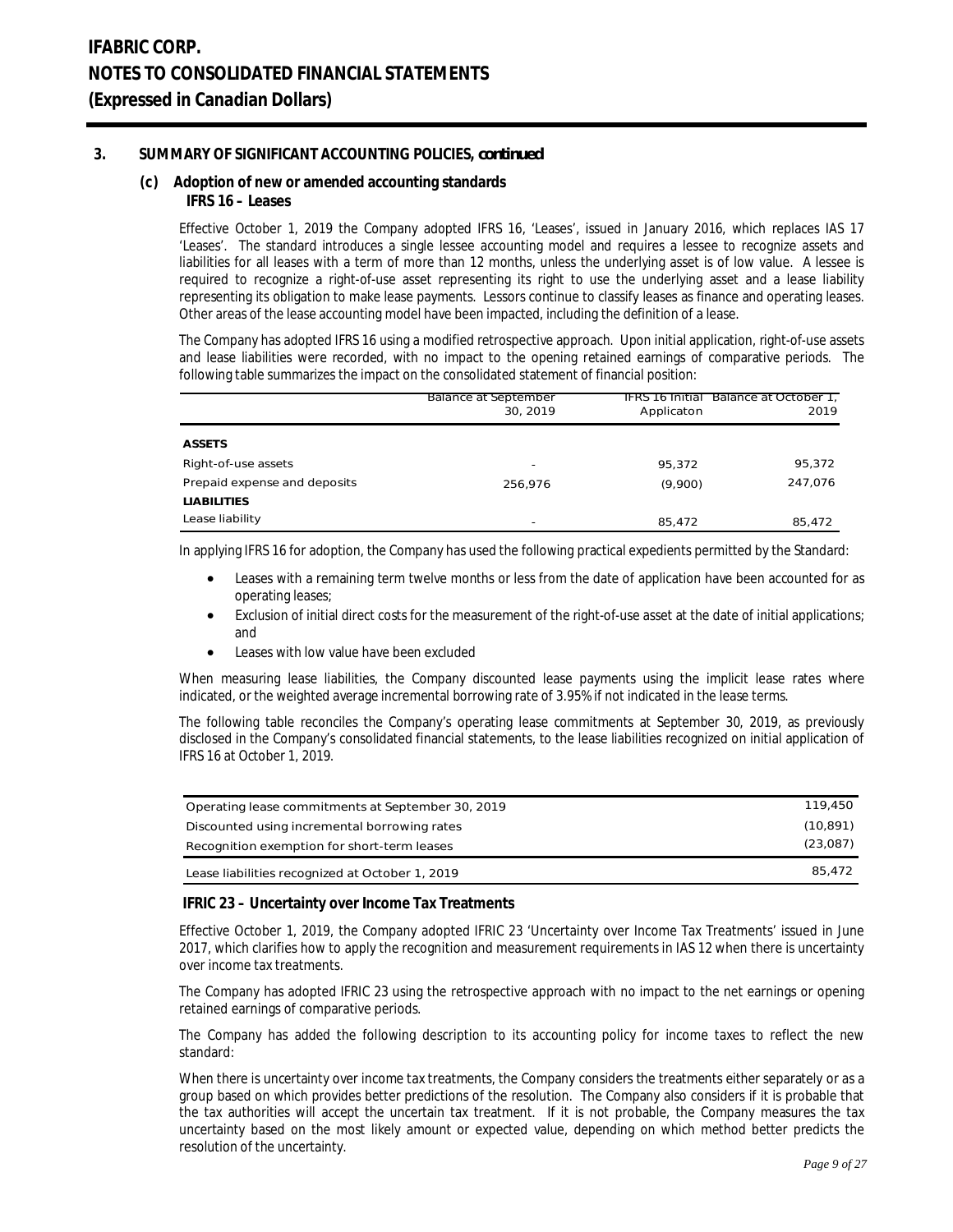**(d) Revenue recognition**

The Company recognizes revenue when a contract specifying the number of units ordered, price and timing of delivery exists with a customer and control of the goods has been transferred to the customer. Revenue is measured at the fair value of the amount of consideration to which the Company expects to be entitled to, including variable consideration, if any, to the extent that it is highly probable that a significant reversal will not occur. Variable consideration received in excess of the performance obligation is recorded as a contract liability.

Net revenue reflects the Company's sale of merchandise, less returns, and after making allowance for anticipated discounts and rebates in accordance with IAS 37, "Provisions, Contingent Liabilities and Contingent Assets".

**(e) Cash**

Cash consists of cash on hand and bank balances held at various major financial institutions.

**(f) Inventories**

Inventories are comprised of merchandise for resale and are valued at the lower of cost (determined on a first-in, firstout basis) and net realizable value.

Cost includes the cost of purchase, duty, brokerage and transportation costs that are directly incurred to bring inventories to their present location and condition.

The Company estimates net realizable value as the amount at which inventories are expected to be sold less any costs to complete the sale. Inventories are written down to net realizable value when it is determined that the cost of inventories is not recoverable due to obsolescence, damage, or declining selling prices. When circumstances that previously caused inventories to be written down below cost no longer exist, the amount of the write-down previously recorded is reversed.

**(g) Property, plant and equipment**

Property, plant and equipment are recorded at cost. The Company provides for amortization using the following methods at rates designed to amortize the cost of the property, plant and equipment over their estimated useful lives. The annual amortization rates and methods are as follows:

| <b>Buildings</b>              | 4% Declining balance  |
|-------------------------------|-----------------------|
| Computer and office equipment | 30% Declining balance |
| Factory machinery             | 20% Declining balance |

Amortization methods, useful lives and residual values are reviewed at each reporting period and adjusted if appropriate.

**(h) Goodwill**

Goodwill is measured at cost less accumulated impairment loss.

**(i) Finite-life intangible assets**

**Research and development costs**

Costs related to research are expensed as incurred.

Development costs of new products for sale, net of government assistance, are capitalized as deferred development costs if they can be measured reliably, the product is technically and commercially feasible, future economic benefits are probable and the Company intends to and has sufficient resources to complete development and to use or sell the product. Otherwise, development costs are expensed as incurred.

Deferred development costs are amortized, commencing when the product in question is commercially available for sale, over the estimated product life of five years using the straight-line method.

Subsequent to initial measurement, deferred development costs are stated at cost less accumulated amortization and accumulated impairment losses.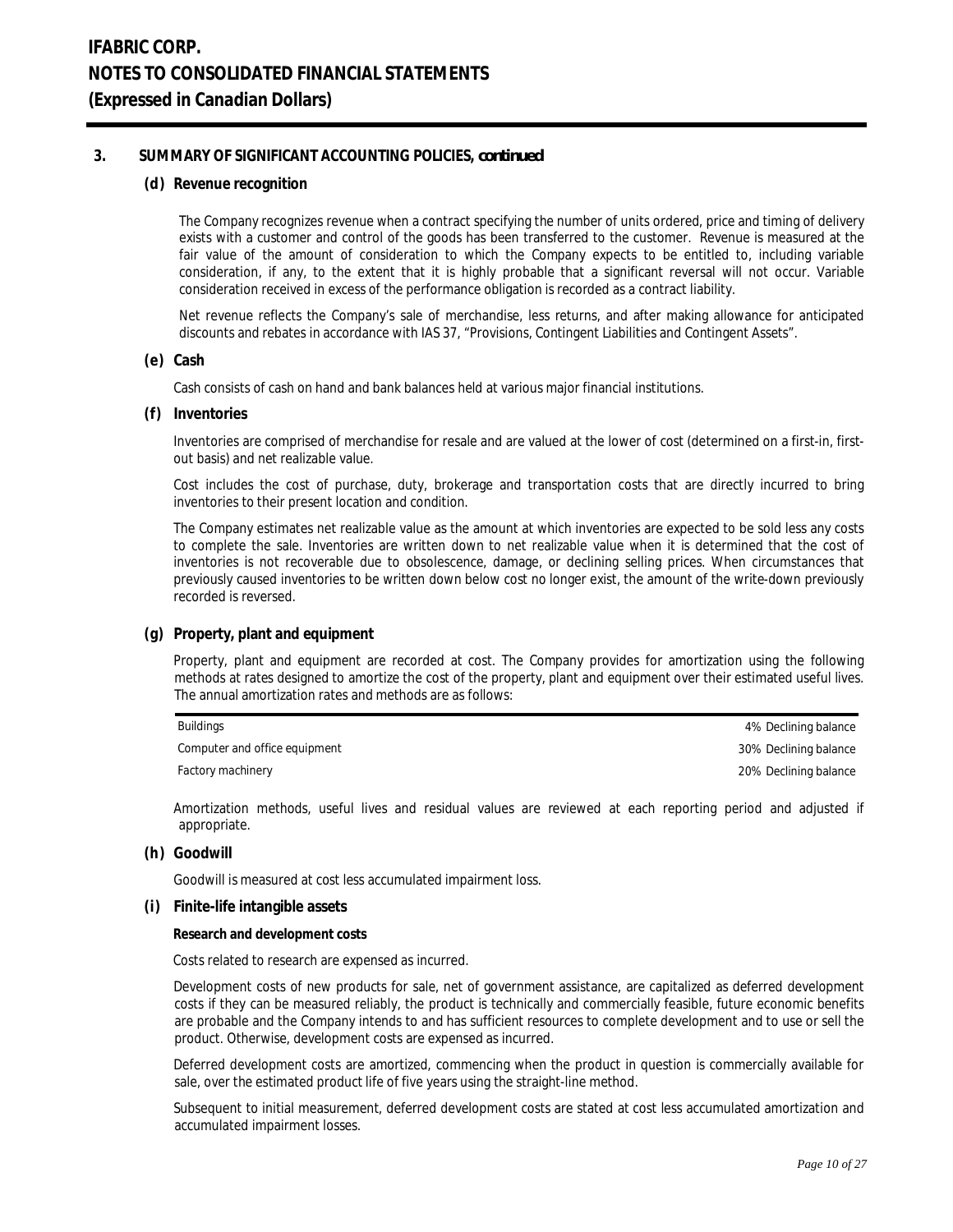#### **(j) Impairment of non-financial assets**

The Company reviews the carrying value of its non-financial assets, which include property, plant and equipment, and deferred development costs at each reporting date to determine whether events or changed circumstances indicate that the carrying value may not be recoverable. For goodwill, the recoverability is estimated annually, on September 30 or more often when there are indicators of impairment.

For the purpose of impairment testing, assets that cannot be tested individually are grouped together into the smallest group of assets that generates cash inflows from continuing use that are largely independent of the cash inflows of other assets or groups of assets (the "cash-generating unit, or CGU"). For the purposes of goodwill impairment testing, goodwill acquired in a business combination is allocated to the CGU, or the group of CGUs, that is expected to benefit from the synergies of the combination. This allocation is subject to an operating segment ceiling test and reflects the lowest level at which that goodwill is monitored for internal reporting purposes.

The recoverable amount of an asset or cash-generating unit is the greater of its value in use and its fair value less costs to sell. In assessing value in use, the estimated future cash flows are discounted to their present value using a pre-tax discount rate that reflects current market assessments of the time value of money and the risks specific to the asset. An impairment loss is recognized if the carrying value of a non-financial asset exceeds the recoverable amount. Impairment losses are recognized in profit or loss. Impairment losses recognized in respect of CGUs are allocated first to reduce the carrying amount of any goodwill allocated to the unit, and then to reduce the carrying amounts of the other assets in the CGU on a pro rata basis.

An impairment loss in respect of goodwill is not reversed. In respect of other non-financial assets, impairment losses recognized in prior periods are assessed at each reporting date for any indications that the loss has decreased or no longer exists. An impairment loss is reversed if there has been a change in the estimates used to determine the recoverable amount. An impairment loss is reversed only to the extent that the asset's carrying amount does not exceed the carrying amount that would have been determined, net of amortization, if no impairment loss had been recognized.

#### **(k) Foreign currency translation**

 Monetary assets and liabilities of the Company which are denominated in foreign currencies are translated at year end exchange rates. Other assets and liabilities are translated at rates in effect at the date the assets were acquired and liabilities incurred. Revenue and expenses are translated at the rates of exchange in effect at their transaction dates. The resulting gains or losses are recognized in net earnings (loss).

### **(l) Leases**

#### **The Company as the lessee**

The Company has revised the description of its accounting policy for the Company as a lessee to reflect the new standard as follows:

At the commencement date of the lease, the Company recognizes a lease liability comprising of fixed payments less incentive receivables, variable payments, residual value guarantees, exercise price of purchase options and termination penalties, which is discounted at the implicit lease rate or, if the rate cannot be determined, the Company's incremental borrowing rate. At the same time, the right-of-use asset is measured initially at cost, and subsequently at cost less any accumulated depreciation and impairment losses. The initial cost recognized includes the amount of lease liability, initial direct costs, costs of removal and restoring, payments made prior to commencement less any incentives received, is recognized. Subsequently, the lease liability is reduced by lease payments less finance charges, which are expensed as part of financing cost while the right-of-use asset is depreciated over the shorter of the useful life of the asset and the lease term.

The Company has elected to account for all short-term leases with terms less than 12 months and all leases for which the underlying asset is of low value as expenses on either a straight-line basis over the lease term or another systematic basis, and thus not recognize a lease liability and a right-of-use asset at the date of initial application.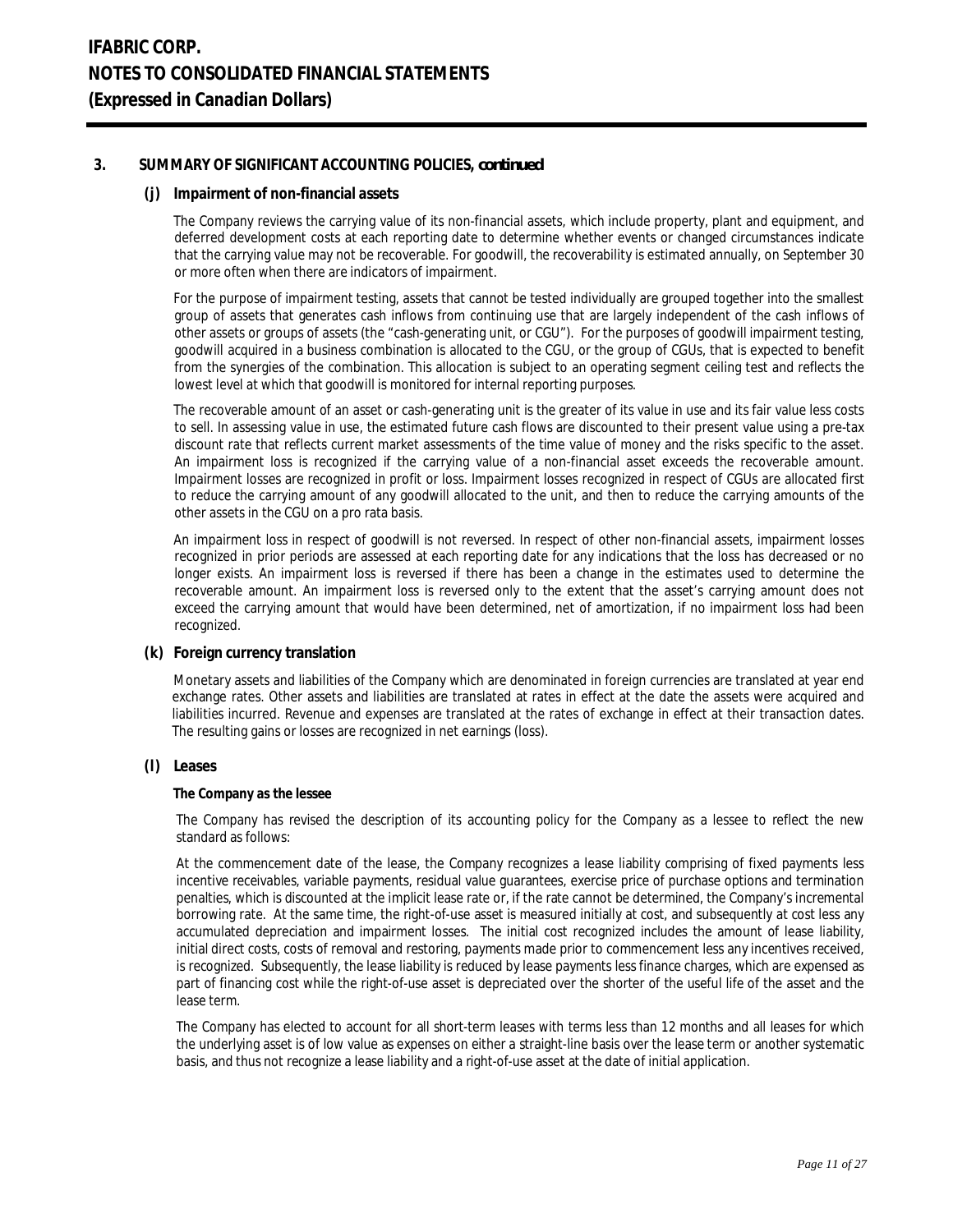#### **The Company as the lessor**

Where lease contracts contain rent escalation clauses or provide for tenant occupancy during periods for which no rent is due, the Company records the total income on a straight-line basis over the term of the relevant lease contract. An accrued straight-line rent receivable is recorded from tenants for the difference between the straight-line rent and the rent that is contractually owing. Initial direct costs incurred in negotiating and arranging an operating lease are recognized as an expense on a straight-line basis over the lease term.

Rent expected to be collected over the term of the agreement is as follows:

| 2022-2024 | 208,988 |
|-----------|---------|
|           | 294.000 |

#### **(m) Income taxes**

Income tax expense comprises current and deferred tax. Income tax is recognized in the consolidated statements of earnings (loss) and comprehensive earnings (loss) except to the extent it relates to items recognized in other comprehensive income or directly in equity.

#### **Current tax**

Current tax expense is based on the results for the period as adjusted for items that are not taxable or not deductible. Current tax is calculated using tax rates and tax laws that have been enacted or substantively enacted at the statement of financial position date. Tax for current and prior periods is, to the extent unpaid, recognized as a tax payable in the statement of financial position. If the amount already paid in respect of current and prior periods exceeds the amount due for those periods, the excess is recognized as a tax recoverable in the statement of financial position.

#### **Deferred tax**

Deferred tax assets and liabilities are recognized where the carrying amount of an asset or liability in the statement of financial position differs from its tax base. Deferred tax liabilities are generally recognized for all taxable temporary differences between the carrying amounts of assets and liabilities and their corresponding tax bases. Recognition of deferred tax assets is restricted to those instances where it is probable that future taxable earnings will be available against which the difference can be utilized.

#### **(n) Share-based payments**

The Company maintains a Stock Option Plan (the "Plan") for the benefit of directors, officers, key employees and consultants. Terms and conditions of options granted under the Plan are determined by the Board of Directors.

Equity-settled share-based payments for directors, officers and employees are measured at fair value at the date of grant and recorded over the vesting period as share-based compensation expense in the consolidated financial statements. The fair value determined by using the Black-Scholes option pricing model at the grant date of the equitysettled share-based payments is expensed on a straight-line basis over the vesting period of each tranche separately based on the Company's estimate of shares that will eventually vest factoring in any forfeitures. The amount recognized as an expense is adjusted to reflect the number of awards for which the related service and non-market vesting conditions are expected to be met, such that the amount ultimately recognized as an expense is based on the number of awards that do meet the related service and non-market performance conditions at the vesting date. Any consideration paid by directors, officers, employees and consultants on exercise of equity-settled share-based payments is credited to share capital.

Compensation expense on stock options or shares granted to non-employees is measured at the fair value of the goods or services received, unless that fair value cannot be estimated reliably. If the fair value of the goods or services received cannot be estimated reliably, the value is measured by reference to the fair value of the equity instruments granted by use of a Black-Scholes option pricing model.

In order to determine the fair value using the Black-Scholes option pricing model, the expected life used in the model is adjusted, based on management's best estimate, for the effects of non-transferability, exercise restrictions, and behavioral considerations.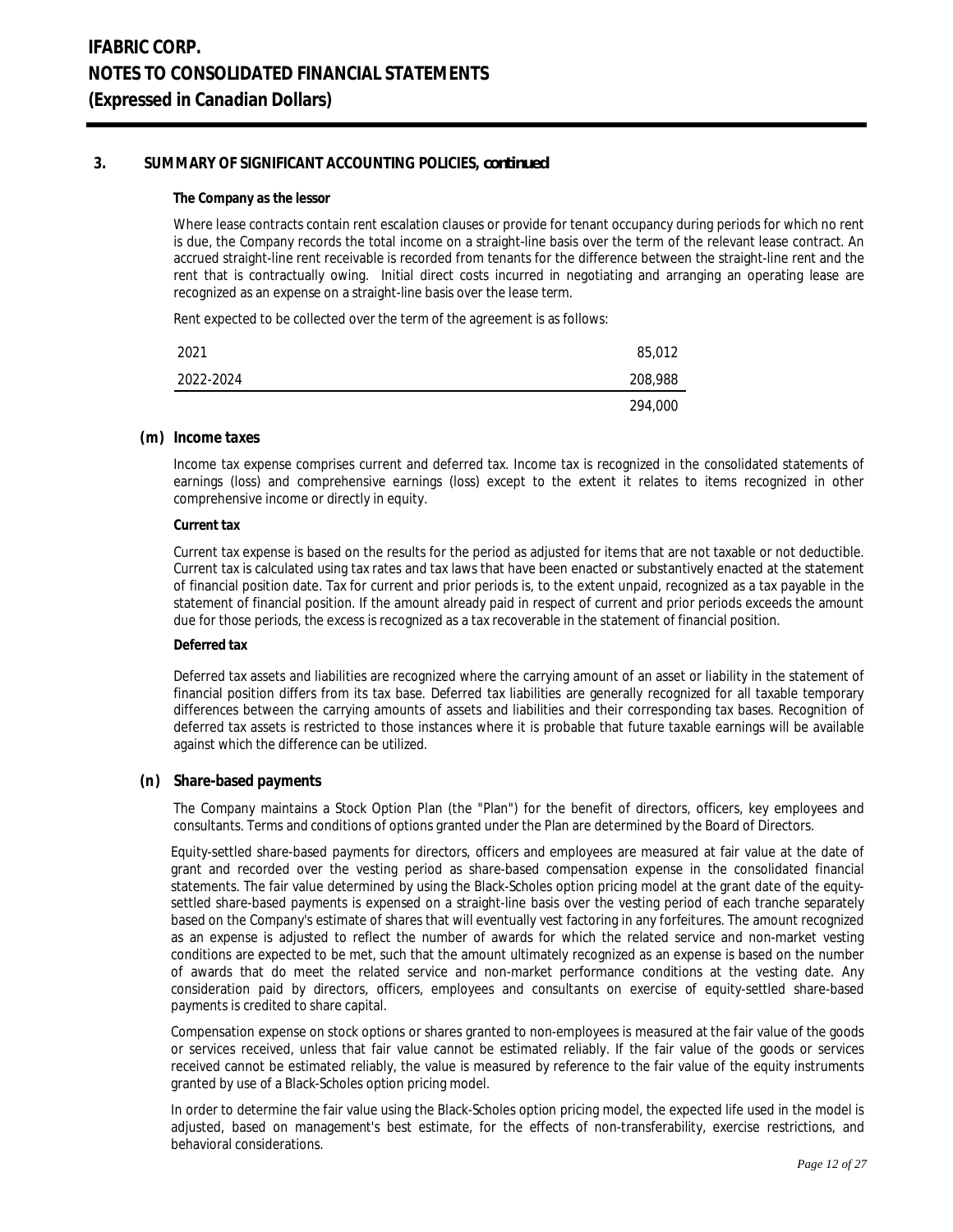#### **(o) Financial instruments**

**Classification and measurement**

Financial instruments are recognized on the consolidated statement of financial position when the Company becomes a party to the contractual provisions of the financial instrument.

On initial recognition, all financial instruments are measured at fair value, adjusted by, in the case of a financial instrument that will not be measured subsequently at fair value through profit or loss, the amount of transaction costs directly attributable to the instrument.

After initial recognition, the measurement of financial instruments depends on their classification described below:

Amortized cost: Financial assets under this classification primarily arise from the provision of goods and services to customers, but also incorporate other types of financial assets where the objective is to hold these assets in order to collect contractual cash flows and the contract cash flows are solely the payments of principal and interest. Financial liabilities, other than those held for trading or elected to measure at fair value through profit or loss, are measured at amortized cost. Financial instruments of the Company that are classified as amortized cost include cash, accounts receivable, due from related parties, bank indebtedness, accounts payable and accrued liabilities, due to related parties, and loan payable.

Fair value through profit or loss: Financial instruments under this classification include foreign exchange forward contracts. Transaction costs associated with these financial instruments are expensed as incurred.

Fair value through other comprehensive income: The Company has no financial instruments under this classification.

| Financial Instrument                     | Category                                | Measurement    |
|------------------------------------------|-----------------------------------------|----------------|
| Cash                                     | Loans and receivables                   | Amortized cost |
| Accounts receivable                      | Loans and receivables                   | Amortized cost |
| Due from related parties                 | Loans and receivables                   | Amortized cost |
| <b>Bank indebtedness</b>                 | Other financial liabilities             | Amortized cost |
| Accounts payable and accrued liabilities | Other financial liabilities             | Amortized cost |
| Due to related parties                   | Other financial liabilities             | Amortized cost |
| Bank loan payable                        | Other financial liabilities             | Amortized cost |
| Foreign exchange forward contracts       | Financial assets (liabilities) at FVTPL | <b>FVTPL</b>   |

Financial instruments measured at amortized cost are done so using the effective interest method.

**Impairment of financial assets**

The Company applies the simplified approach of the expected credit loss model when assessing impairment of accounts receivable and long term receivables. Under this approach, lifetime expected credit losses are recognized and are calculated using a provision matrix based on historical impairment rates, which is adjusted based on current conditions and future expectations.

#### **Fair value**

Financial instruments recorded at fair value on the statements of financial position are classified using a fair value hierarchy that reflects the significance of the inputs used in making the measurements. The hierarchy is as follows:

Level 1 - valuation based on quoted prices (unadjusted) in active markets for identical assets or liabilities;

Level 2 - valuation techniques based on inputs other than quoted prices included in Level 1 that are observable for the asset or liability, either directly (i.e. as prices) or indirectly (i.e. derived from prices); and

Level 3 - valuation techniques using inputs for the asset or liability that are not based on observable market data.

Forward foreign exchange contracts are measured at the fair value based on the mark-to-market variance calculated between the forward and spot rate. These derivative instruments are categorized as Level 2 in the fair value hierarchy. The Company has no financial instruments classified as Level 3 on the fair value hierarchy.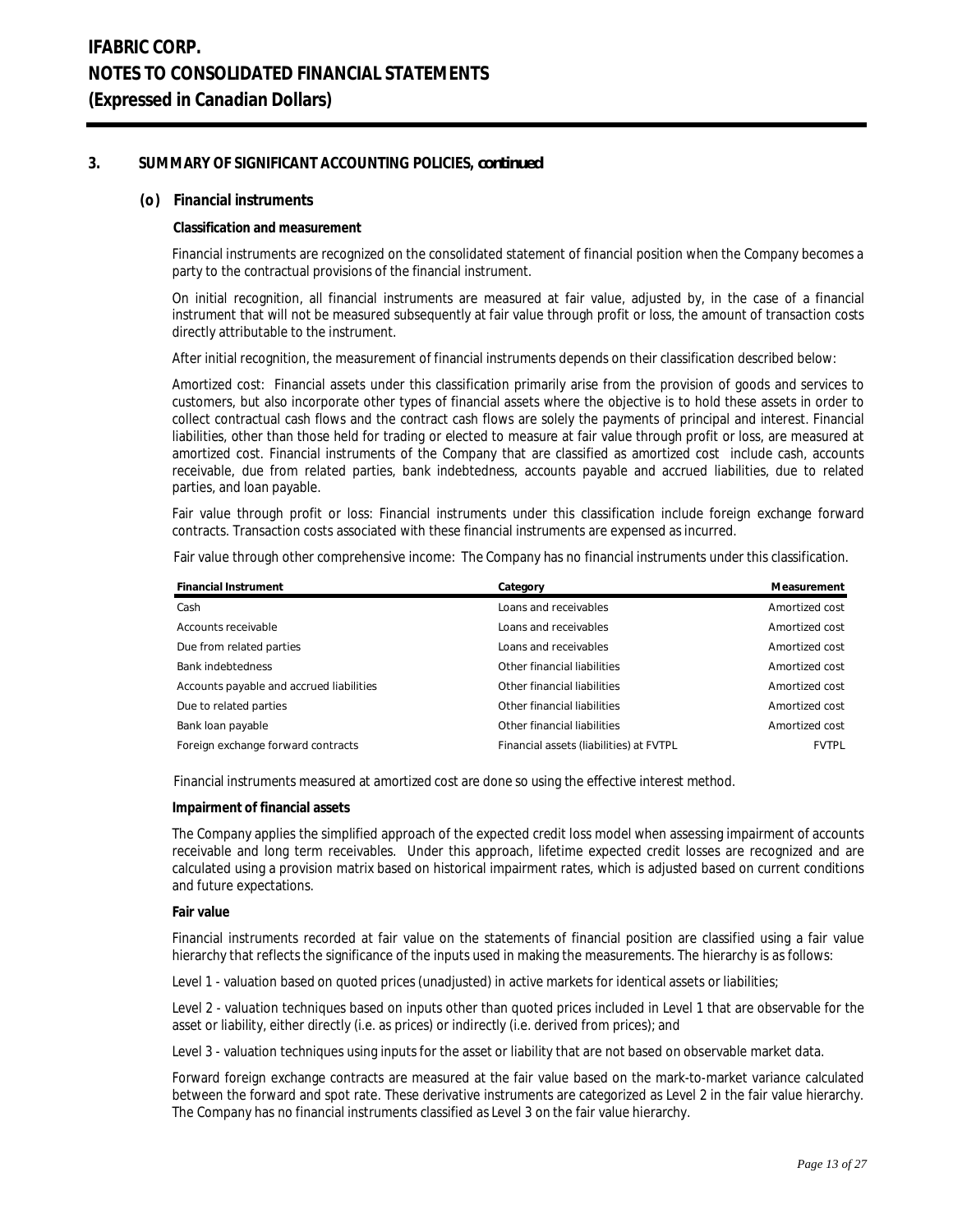### **(p) Earnings (loss) per share**

Basic and diluted earnings (loss) per share is calculated by dividing the net earnings (loss) attributable to the Company's shareholders by the weighted average number of common shares outstanding during the year. The Company uses the treasury stock method of calculating diluted per share amounts, whereby any proceeds from the exercise of stock options or other dilutive instruments are assumed to be used to purchase common shares at the average market price during the period.

### **(q) Segment reporting**

An operating segment is a component of the Company that engages in business activities from which it may earn revenues and incur expenses, including revenues and expenses that relate to transactions with any of the Company's other components. All operating segments' operating results are reviewed regularly by the chief operating decision makers to make decisions about resources to be allocated to the segment and assess its performance, and for which discrete financial information is available. The Company also reports on the external revenues received from different geographical regions.

### **(r) Government Grants**

The Company applied for assistance from multiple government programs, including the Canadian Emergency Wage Subsidy ("CEWS"), as a result of the impact of the COVID-19 pandemic on the Company's operations. The subsidy has been recognized as a separate line item as a recovery in expenses under "Government grants". During the year, the Company received \$256,942 relating to CEWS, with \$23,894 receivable as at September 30, 2020.

As the lessor, the Company applied for the Canada Emergency Commercial Rent Assistance ("CECRA"). The program is designed to assist businesses in meeting rent obligations through forgivable loans to property owners. Under the program, property owners will reduce rent by at least 75% for the months of April through September 2020, for qualified small business tenants. CECRA will provide for 50% of the rent, with the tenant paying up to 25% and the property owner forgiving 25%. During the year, the Company received \$69,893 relating to CECRA. The amount received is being amortized over the remaining lease term. Any unamortized amount is included in deferred rent asset in Accounts receivable.

### **(s) Management judgments and use of estimates**

On March 11, 2020, the World Health Organization declared the outbreak of Coronavirus ("COVID-19") a pandemic. There is significant uncertainty regarding the extent and duration of the impact that the COVID-19 pandemic will have on Company's operations. Management continues to monitor and assess the impact of the pandemic on its judgments, estimates, accounting policies and amounts recognized in the consolidated financial statements.

The preparation of these consolidated financial statements in conformity with IFRS requires management to make judgments, estimates and assumptions that affect the reported amounts of assets and liabilities and disclosures of contingent assets and liabilities at the date of the consolidated financial statements and reported amounts of revenues and expenses during the reporting period. Significant judgments include the following:

### **Recoverability of deferred development costs**

Recoverability of deferred development costs are tested when indicators of impairment exist. When an indicator of impairment exists, the deferred development costs are tested to determine if the carrying amount exceeds its recoverable amount, which is the highest of its fair value less costs to sell and its value in use. The fair value less costs to sell is based on data from binding sales transactions with an arm's length party of similar assets or other observable market prices less costs to sell. Value in use is based on a discounted cash flow model which reviews discounted cash flows. There are judgments and estimates associated with determining whether indicators of impairment exist as well as the subsequent testing. Recoverable amounts can be sensitive to the discount rate as well as the estimated future cash flows.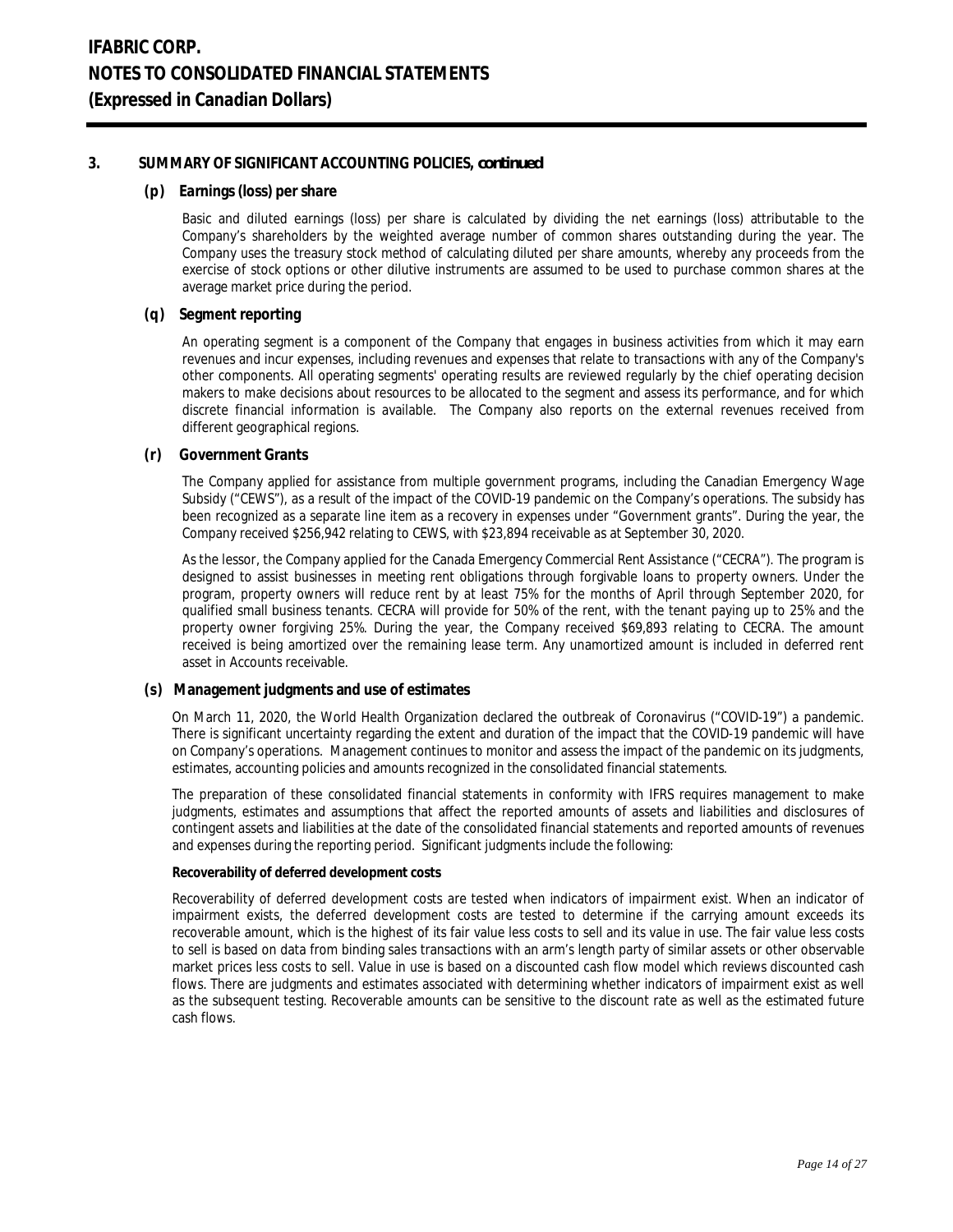### **(s) Management judgments and use of estimates**

**Benefits of deferred income tax assets**

The recognition of deferred income tax assets is based on the Company's judgment. The assessment of the probability of future taxable income in which the deferred income tax assets can be utilized is based on management's best estimate of future taxable income that the Company expects to achieve based on its internal projections. The estimate is adjusted for significant non-taxable income and expenses and for specific limits to the use of any unused tax loss or credit. Deferred income tax assets are recognized to the extent it is probable that estimated taxable profit will be available against which the deductible temporary differences and the carry forward of unused tax losses can be utilized.

#### **Revenue recognition**

Revenue recognized from contracts with variable consideration is based on estimates and judgments on achieving future milestones and project unit sales.

#### **Expected credit loss**

Provisions for expected credit losses are prepared by management based on historical rates of impairment, which is adjusted based on current conditions and future expectations.

#### **Valuation of inventories**

Provisions for non-saleable inventories are prepared by management based on estimates and judgments that include current market prices, current economic trends and past experience in the measurement of net realizable value.

**Estimated useful life of property, plant and equipment**

Management makes this estimate based on past experience with similar assets and future business plans.

**Share-based payment transactions**

The Company measures the cost of equity-settled transactions by reference to the fair value of the equity instruments at the date at which they are granted. Estimating fair value for share-based payment transactions requires determining the most appropriate valuation model, which is dependent on the terms and conditions of the grant. This estimate also requires determining and making assumptions about the most appropriate inputs to the valuation model including the expected life, volatility, dividend yield of the share option and forfeiture rate. Actual results could differ from these estimates and may require a material adjustment to the carrying amount of affected assets and liabilities.

### **4. ACCOUNTS RECEIVABLE**

|                                     | September 30,<br>2020 | September 30,<br>2019 |
|-------------------------------------|-----------------------|-----------------------|
| Trade receivables                   | 4,572,763             | 2,352,984             |
| Expected credit loss                | (208,000)             |                       |
| Allowance for discounts and rebates | (11,680)              | (20, 592)             |
| Deferred rent asset                 | 63,406                | 23,660                |
| Grant receivable                    | 23,894                |                       |
| Other                               | 2,404                 | 2,068                 |
|                                     | 4,442,787             | 2,358,120             |

The Company's expected credit loss increased by \$208,000 due to the economic uncertainty as a result of COVID-19. The increase accounts for increased probability of customer default as a major retailer is closed with a potential bankruptcy.

#### **5. INVENTORIES**

Inventories represent the carrying amount of merchandise for resale. During the year, the amount of inventories charged to net earnings (loss) was \$6,491,357 (2019 - \$5,438,554) and the amount of inventory write-downs were \$82,320 (2019 - \$42,779). There were no reversals of prior years write-downs of inventory.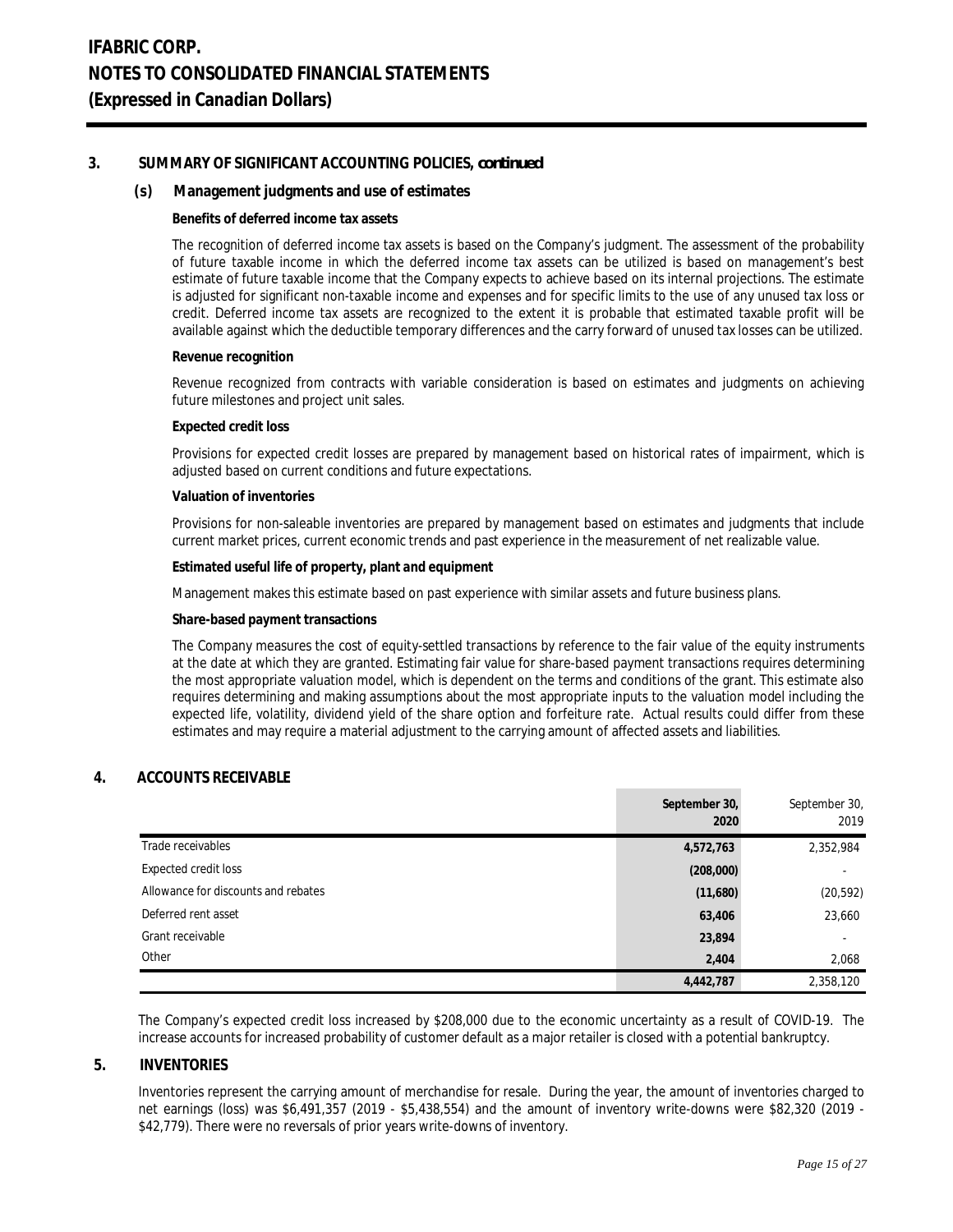# **IFABRIC CORP. NOTES TO CONSOLIDATED FINANCIAL STATEMENTS (Expressed in Canadian Dollars)**

## **6. PREPAID EXPENSES AND DEPOSITS**

|                                   | September 30,<br>2020 | September 30,<br>2019 |
|-----------------------------------|-----------------------|-----------------------|
| Prepaid expenses and other assets | 74,610                | 122,116               |
| Deposits paid to suppliers (i)    | 4,032,376             | 134,860               |
|                                   | 4,106,986             | 256,976               |

(i) The Company entered into an agreement to purchase 1,000,000 N95 masks. The contract required full delivery by June 2020 but was partially fulfilled, with the supplier defaulting on the timing of the delivery. The Company sourced product from a different supplier to fulfill the order to its customer, with the majority of the order complete subsequent to year-end. The Company is in process of seeking to recover its remaining deposit of approximately USD \$3,000,000 plus as-yet unspecified damages instead of receiving the remaining product. No amount has been accrued for any additional damages as at September 30, 2020.

# **7. FOREIGN EXCHANGE FORWARD CONTRACTS**

The Company enters into foreign exchange forward contracts to manage the risks associated with exchange rate fluctuations. The balance is comprised of the following:

|                                                           | September 30,<br>2020    | September 30,<br>2019 |
|-----------------------------------------------------------|--------------------------|-----------------------|
| Margin balance – cash deposit                             | 126.994                  | 119,418               |
| Mark to market variance - gain (loss) on foreign exchange | $\overline{\phantom{0}}$ | (60, 588)             |
|                                                           | 126.994                  | 58,830                |
| $\lambda$ $=$ $\lambda$ $=$<br>.<br>.<br>--------<br>-    | .                        |                       |

As at September 30, 2020, the Company closed all forward contracts (2019 - sell 1,310,000 U.S. Dollars).

For the year ended September 30, 2020, there is no unrealized loss or gain on foreign exchange (2019 - \$20,708 loss) recognized in net earnings (loss), with respect to changes in fair value of the Company's foreign exchange forward contracts.

### **8. DUE FROM RELATED PARTIES**

The amounts due from related parties represent a housing loan to an executive officer. The loan bears interest at a rate that is the greater of 1% per annum and the minimum interest rate per the Canada Revenue Agency, and, is repayable in full by May 5, 2024. The fair market value of the loan using the applicable market interest rate would not result in a material adjustment to the carrying value of the loan, and as such, no adjustment has been made by the Company in this regard.

# **9. PROPERTY, PLANT AND EQUIPMENT**

|                               |           |                             | September 30,<br>2020  |
|-------------------------------|-----------|-----------------------------|------------------------|
|                               | Cost      | Accumulated<br>amortization | Net carrying<br>amount |
| Land and buildings (i)        | 3,112,006 | 431,635                     | 2,680,371              |
| Computer and office equipment | 243,189   | 180,911                     | 62,278                 |
| Factory machinery             | 8,753     | 6.527                       | 2,226                  |
|                               | 3,363,948 | 619,073                     | 2,744,875              |
|                               |           |                             |                        |

|                               |           |                             | September 30,<br>2019  |
|-------------------------------|-----------|-----------------------------|------------------------|
|                               | Cost      | Accumulated<br>amortization | Net carrying<br>amount |
| Land and buildings (i)        | 3,112,006 | 394,953                     | 2,717,053              |
| Computer and office equipment | 243,189   | 163,922                     | 79,267                 |
| Factory machinery             | 8,753     | 5.970                       | 2,783                  |
|                               | 3,363,948 | 564,845                     | 2,799,103              |

(i) Land and buildings are owned by a subsidiary of the Company with a 25% non-controlling interest.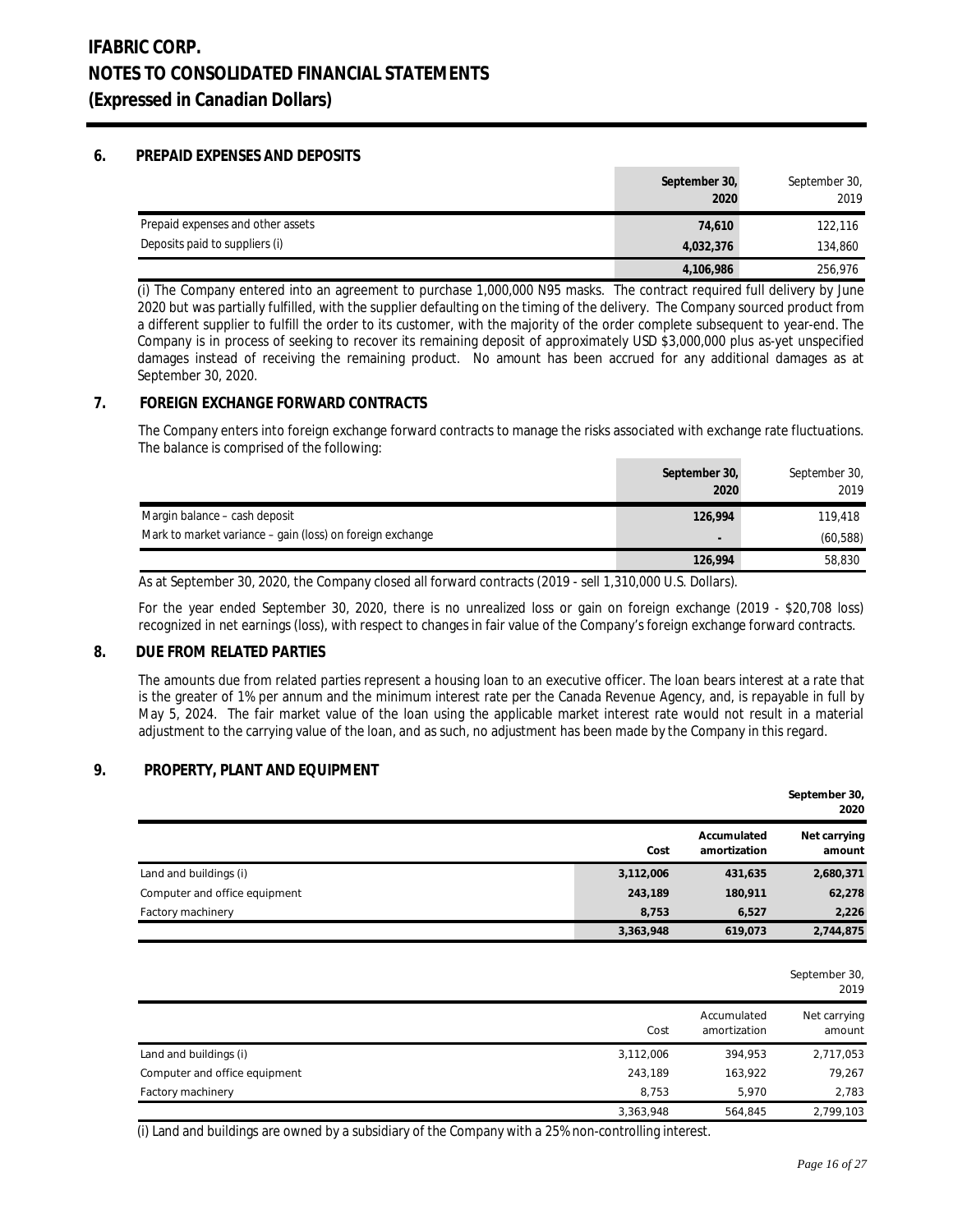# **9. PROPERTY, PLANT AND EQUIPMENT,** *continued*

The tables below summarize the changes in the net carrying amounts of property, plant and equipment during the years presented:

|                               | September 30,<br>2019  |           |              |                             | September 30,<br>2020  |
|-------------------------------|------------------------|-----------|--------------|-----------------------------|------------------------|
|                               | Net carrying<br>amount | Additions | Amortization | Disposals                   | Net carrying<br>amount |
| Land and buildings            | 2,717,053              |           | (36,682)     |                             | 2,680,371              |
| Computer and office equipment | 79,267                 |           | (16,989)     |                             | 62,278                 |
| Factory machinery             | 2,783                  |           | (557)        |                             | 2,226                  |
|                               | 2,799,103              |           | (54, 228)    |                             | 2,744,875              |
|                               | September 30,<br>2018  |           |              |                             | September 30,<br>2019  |
|                               | Net carrying<br>amount | Additions | Amortization | Disposals                   | Net carrying<br>amount |
| Land and buildings            | 2,739,880              | 15,070    | (37, 897)    | ÷,                          | 2,717,053              |
| Computer and office equipment | 100,732                |           | (21, 465)    |                             | 79,267                 |
| Factory machinery             | 3,479                  |           | (696)        |                             | 2,783                  |
| Automobile                    |                        | 60,000    | (6, 750)     | (53, 250)                   |                        |
|                               | 2,844,091              | 75,070    | (66, 808)    | (53, 250)                   | 2,799,103              |
| RIGHT-OF-USE ASSETS           | September 30,<br>2019  |           |              |                             | September 30,<br>2020  |
|                               | Net carrying<br>amount | Additions | Amortization | Disposals                   | Net carrying<br>amount |
| Right-of-use assets           |                        | 95,372    | (33, 637)    |                             | 61,735                 |
|                               |                        | 95,372    | (33, 637)    |                             | 61,735                 |
| DEFERRED DEVELOPMENT COSTS    |                        |           |              |                             | September 30,<br>2020  |
|                               |                        |           | Cost         | Accumulated<br>amortization | Net carrying<br>amount |
| Product development costs     |                        |           | 1,119,446    | 860,968                     | 258,478                |
|                               |                        |           |              |                             | September 30,<br>2019  |
|                               |                        |           | Cost         | Accumulated<br>amortization | Net carrying<br>amount |
| Product development costs     |                        |           | 941,427      | 834,148                     | 107,279                |

The tables below summarize the changes in the net carrying amounts of deferred development costs during the years presented: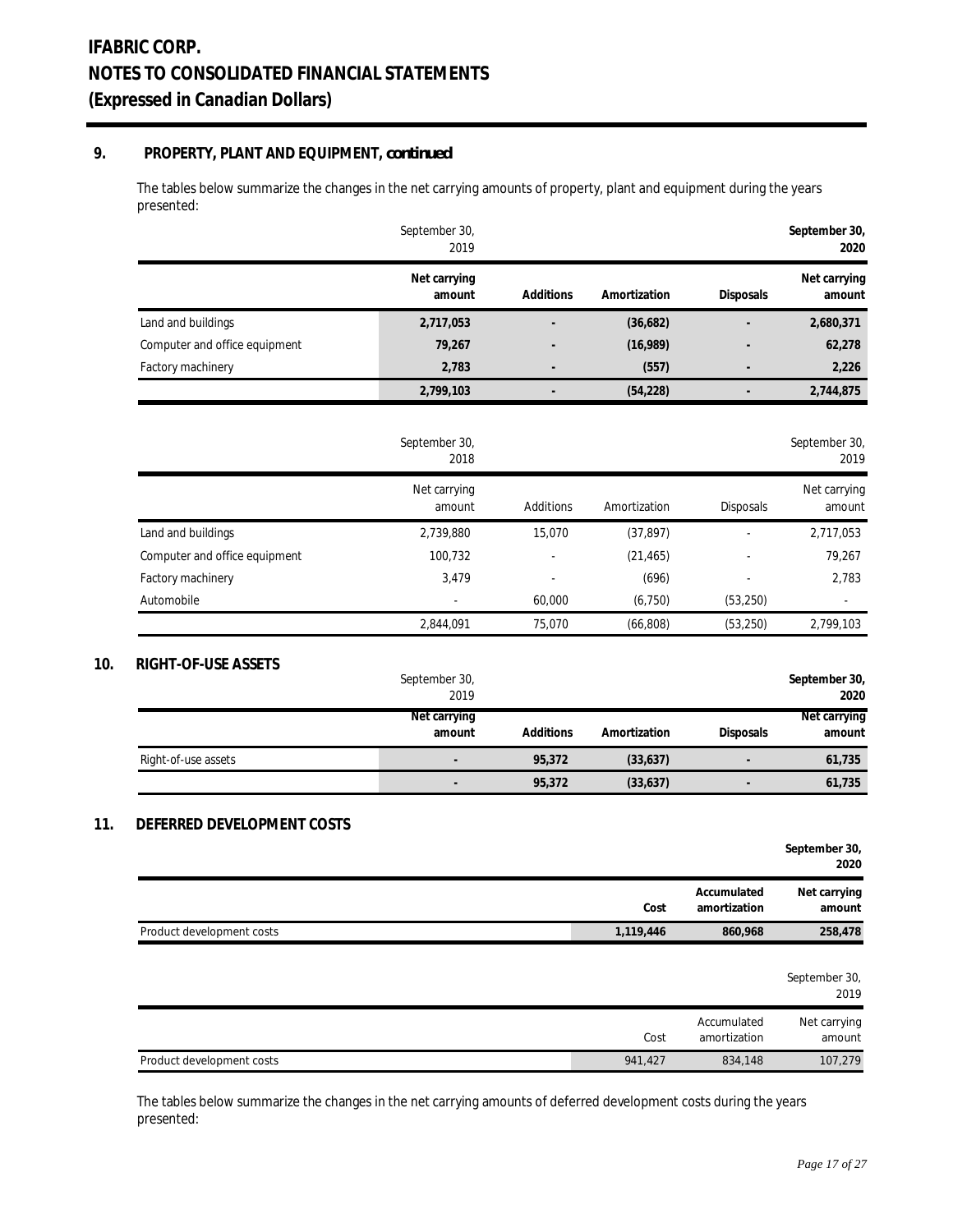# **11. DEFERRED DEVELOPMENT COSTS,** *continued*

|                           |               |           |              |                  | September    |
|---------------------------|---------------|-----------|--------------|------------------|--------------|
|                           | September 30, |           |              |                  | 30,          |
|                           | 2019          |           |              |                  | 2020         |
|                           | Net carrying  |           |              |                  | Net carrying |
|                           | amount        | Additions | Amortization | <b>Disposals</b> | amount       |
| Product development costs | 107.279       | 178.019   | (26, 820)    |                  | 258,478      |
|                           | 107,279       | 178,019   | (26, 820)    |                  | 258,478      |

|                           | September 30,<br>2018  |           |              |                  | September 30,<br>2019  |
|---------------------------|------------------------|-----------|--------------|------------------|------------------------|
|                           | Net carrying<br>amount | Additions | Amortization | <b>Disposals</b> | Net carrying<br>amount |
| Product development costs | 151.163                |           | (43, 884)    |                  | 107.279                |
|                           | 151,163                | ۰         | (43, 884)    | ٠.               | 107,279                |

# **12. DEFERRED INCOME TAXES**

Temporary differences between accounting and taxable income which result in deferred income tax assets (liabilities) are as follows:

|                                                          | September 30,<br>2020 | September 30,<br>2019 |
|----------------------------------------------------------|-----------------------|-----------------------|
| Unutilized loss carry forward                            | 1,117,600             | 934,019               |
| Capital cost allowance claimed in excess of amortization | (8,700)               | (8,700)               |
| Deferred development costs                               | (68,500)              | (28, 400)             |
|                                                          | 1,040,400             | 896.919               |

# **13. CREDIT FACILITIES**

Two of the Company's subsidiaries share a demand operating loan with a tier one Canadian bank available to a maximum of \$3,750,000, against which \$0 was outstanding as at September 30, 2020 (2019 - \$0). The loan facility bears interest at either the bank's prime lending rate or USD base rate, as applicable, plus 0.75%. The purpose of the credit facility is to provide for ongoing operating requirements including the financing of accounts receivable and inventories. The facility is secured by a firstranking all-indebtedness collateral mortgage in the amount of \$3,000,000 on land and buildings, a general security agreement, an assignment of rents, as well as guarantees from the Company and two of its subsidiary companies.

# **14. ACCOUNTS PAYABLE AND ACCRUED LIABILITIES**

|                            | September 30,<br>2020 | September 30,<br>2019 |
|----------------------------|-----------------------|-----------------------|
| Trade payables             | 1,244,692             | 543,142               |
| Government remittances     | 149,341               | 54,350                |
| <b>Accrued liabilities</b> | 358,036               | 180,541               |
| Tenants deposits           | 19.914                | 19,914                |
|                            | 1,771,983             | 797,947               |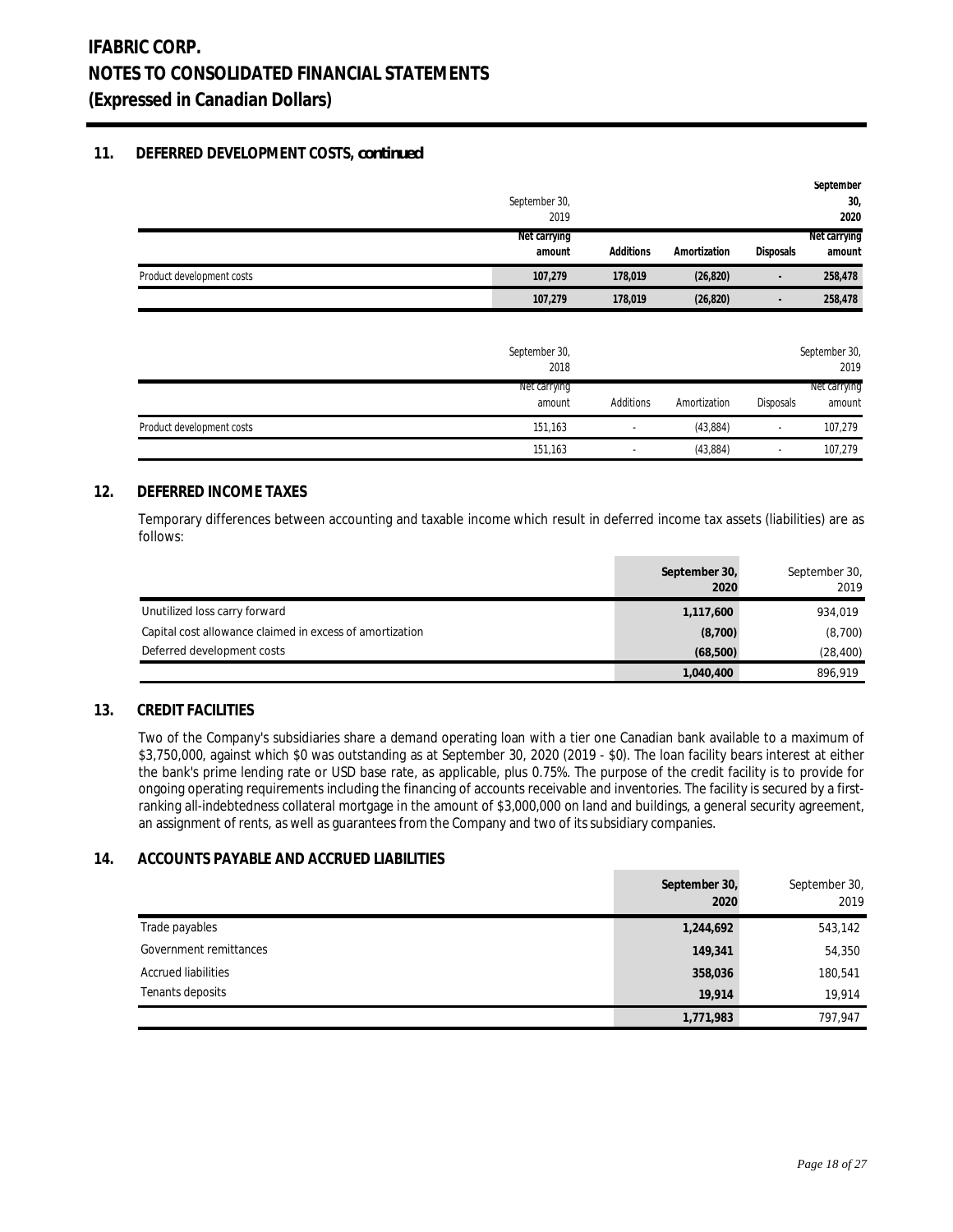# **15. DUE TO RELATED PARTIES**

The amounts due to related parties are unsecured, non-interest bearing and due on demand.

|                                       | September 30,<br>2020 | September 30,<br>2019 |
|---------------------------------------|-----------------------|-----------------------|
| Due to director                       | 38                    | 263                   |
| Due to director of subsidiary co. (i) | 502,172               | 476.747               |
|                                       | 502,210               | 477,010               |
| Less current portion                  | 38                    | 263                   |
| Due beyond one year                   | 502,172               | 476,747               |

(i) This creditor has waived their right to call for payment over the next year, this loan has been classified as non-current.

### **16. BANK LOAN PAYABLE**

|                      | September 30,<br>2020        | September 30,<br>2019 |
|----------------------|------------------------------|-----------------------|
| Bank Ioan            | 1,259,783                    | 1,258,351             |
| Less current portion | (1, 259, 783)                | (1, 258, 351)         |
| Due beyond one year  | $\qquad \qquad \blacksquare$ | ٠                     |

One of the Company's subsidiaries has a fixed-rate term loan, payable in monthly payments of \$10,331 comprising principal and interest at a fixed rate of 3.20% per annum, amortized over a fifteen-year period ending February 28, 2032, maturing March 5, 2021 and secured by a first-ranking all-indebtedness collateral mortgage in the amount of \$3,000,000 on land and buildings, a general security agreement, an assignment of rents, as well as guarantees from the Company and three of its subsidiary companies. The bank loan payable is owed by a subsidiary of the Company with a 25% non-controlling interest. During the year, the fixed-rate term loan was converted to a variable rate loan bearing interest at prime interest rate plus 0.75%. Management expects to pay the minimum monthly payments of \$123,792 within the next 12 months and renew its existing facility.

The Company received \$80,000, which was funded by the Canada Emergency Business Account ("CEBA"). CEBA is interest free until December 31, 2020 with 25% of the balance forgiven if repaid by December 31, 2022. Management expects to pay the 75% balance of \$60,000 of CEBA within the next 12 months.

Refer to note 27 regarding the Company's capital management strategy as well as compliance with covenants associated with the bank loan.

### **17. SEGMENTED INFORMATION**

The Company has three reportable operating segments, as described below. The reportable segments offer different products and services, and are managed separately because they require different marketing strategies, technologies, and resource allocations. For each of the operating segments, the CEO and CFO (the chief operating decision makers) review internal management reports on at least a quarterly basis. The following describes the operations in each of the reportable segments:

- Intimate Apparel: Includes the design and distribution of women's intimate apparel and accessories.
- Intelligent Fabrics: Includes the development and distribution of innovative products and treatments that are suitable for application to textiles, plastics, liquids, and hard surfaces as well as finished performance apparel which integrate one or more such treatments. These products are designed to provide added benefits to the user.
- Other: Includes leasing of property to group companies, related parties and third parties.

Inter-segment transactions are made at prices that approximate market rates.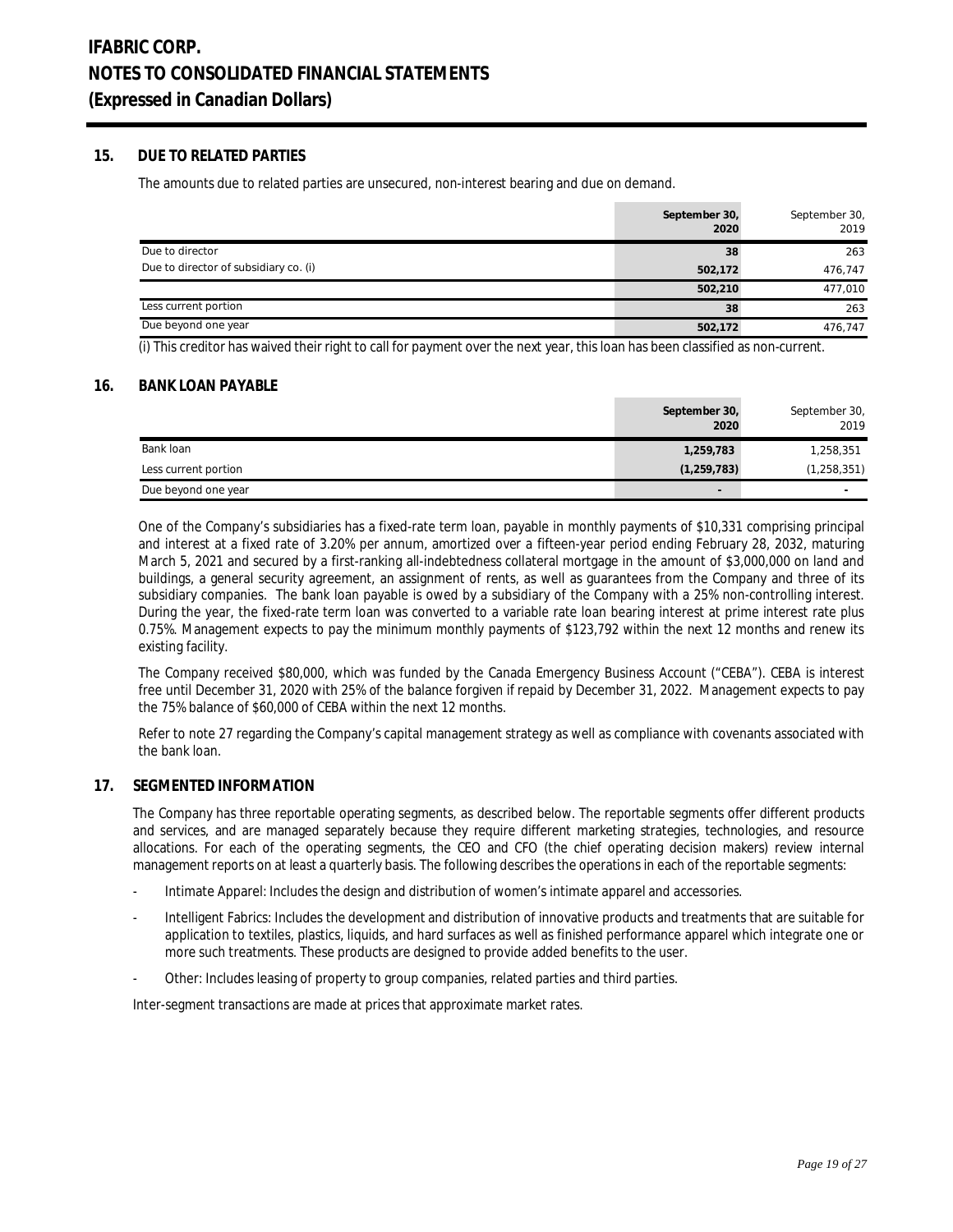# **IFABRIC CORP. NOTES TO CONSOLIDATED FINANCIAL STATEMENTS (Expressed in Canadian Dollars)**

# **17. SEGMENTED INFORMATION,** *continued*

| Operating Segments 2020                                              | Intimate<br>Apparel | Intelligent |           | Corporate Items<br>Fabrics Other Segments and Eliminations | Consolidated |
|----------------------------------------------------------------------|---------------------|-------------|-----------|------------------------------------------------------------|--------------|
| Revenues                                                             |                     |             |           |                                                            |              |
| Third party                                                          | 3,324,125           | 8,077,444   | 120,107   | $\overline{\phantom{a}}$                                   | 11,521,676   |
| Inter-segment                                                        | 67,500              | 1,465,493   | 104,632   | (1,637,625)                                                |              |
| <b>Total Revenues</b>                                                | 3,391,625           | 9,542,937   | 224,739   | (1,637,625)                                                | 11,521,676   |
| Earnings (loss) before income taxes                                  | (848, 573)          | 796,599     | (30,630)  | (626, 795)                                                 | (709, 399)   |
| Provision for (recovery of) income taxes                             | (251, 213)          | 181,294     | (2,865)   | (11,904)                                                   | (84, 688)    |
|                                                                      |                     |             |           |                                                            |              |
| Amortization of deferred development costs                           | ۰                   | 26,820      |           | ٠                                                          | 26,820       |
| Amortization of property, plant and equipment and right-of-use asset | 36,046              | 683         | 51,136    |                                                            | 87,865       |
| Interest on lease liability and bank loan                            | 2,941               | ٠           | 39,805    |                                                            | 42,746       |
|                                                                      |                     |             |           |                                                            |              |
| Segment assets                                                       | 4,372,124           | 10,160,695  | 2,847,962 | 133,310                                                    | 17,514,091   |
| Expenditures on deferred development costs                           |                     | 178,019     |           |                                                            | 178,019      |

| Operating Segments 2019                        | Intimate<br>Apparel | Intelligent |           | Corporate Items<br>Fabrics Other Segments and Eliminations | Consolidated |
|------------------------------------------------|---------------------|-------------|-----------|------------------------------------------------------------|--------------|
| Revenues                                       |                     |             |           |                                                            |              |
| Third party                                    | 5,926,805           | 4,393,723   | 114,820   | ٠                                                          | 10,435,348   |
| Inter-segment                                  | 17,850              | 310,136     | 163,752   | (491, 738)                                                 |              |
| <b>Total Revenues</b>                          | 5,944,655           | 4,703,859   | 278,572   | (491, 738)                                                 | 10,435,348   |
| Earnings (loss) before income taxes            | (1,075,111)         | (484, 603)  | 12,842    | (71, 336)                                                  | (1,618,208)  |
| Provision for (recovery of) income taxes       | (259, 194)          | (75,667)    | 111       | 13,222                                                     | (321, 528)   |
| Amortization of deferred development costs     |                     | 43,884      |           |                                                            | 43,884       |
| Amortization of property, plant and equipment  | 9,634               | 1,209       | 55,965    |                                                            | 66,808       |
| Interest on operating line                     |                     |             |           |                                                            |              |
| Interest on long-term debt                     |                     | ٠           | 47,361    | ٠                                                          | 47,361       |
| Segment assets                                 | 5,620,075           | 3,296,430   | 2,823,099 | 244,198                                                    | 11,983,802   |
| Expenditures on property, plant, and equipment | 60,000              |             | 15,070    |                                                            | 75,070       |

The following table summarizes external sales revenue for the Company by geographic operating segments:

|                          | 2020       | 2019       |
|--------------------------|------------|------------|
| External sales revenue   |            |            |
| Canada                   | 2,619,729  | 2,295,497  |
| <b>United States</b>     | 4,047,553  | 4,742,109  |
| United Kingdom           | 94,633     | 501,454    |
| Southeast Asia and other | 4,759,761  | 2,896,288  |
| Total                    | 11,521,676 | 10,435,348 |

All of the Company's non-current assets are located in Canada.

# **18. SELLING, GENERAL AND ADMINISTRATIVE COSTS**

|                                  | 2020      | 2019      |
|----------------------------------|-----------|-----------|
| General and administrative costs | 4,010,168 | 3.656.459 |
| Selling costs                    | 787,667   | 1,462,285 |
|                                  | 4,797,835 | 5,118,744 |

General and administrative costs are primarily comprised of employee wages and short-term benefits, regulatory costs, professional fees, and management and executive functions.

Selling costs are primarily comprised of commissions, royalties, advertising and promotional costs, distribution costs, and travel costs.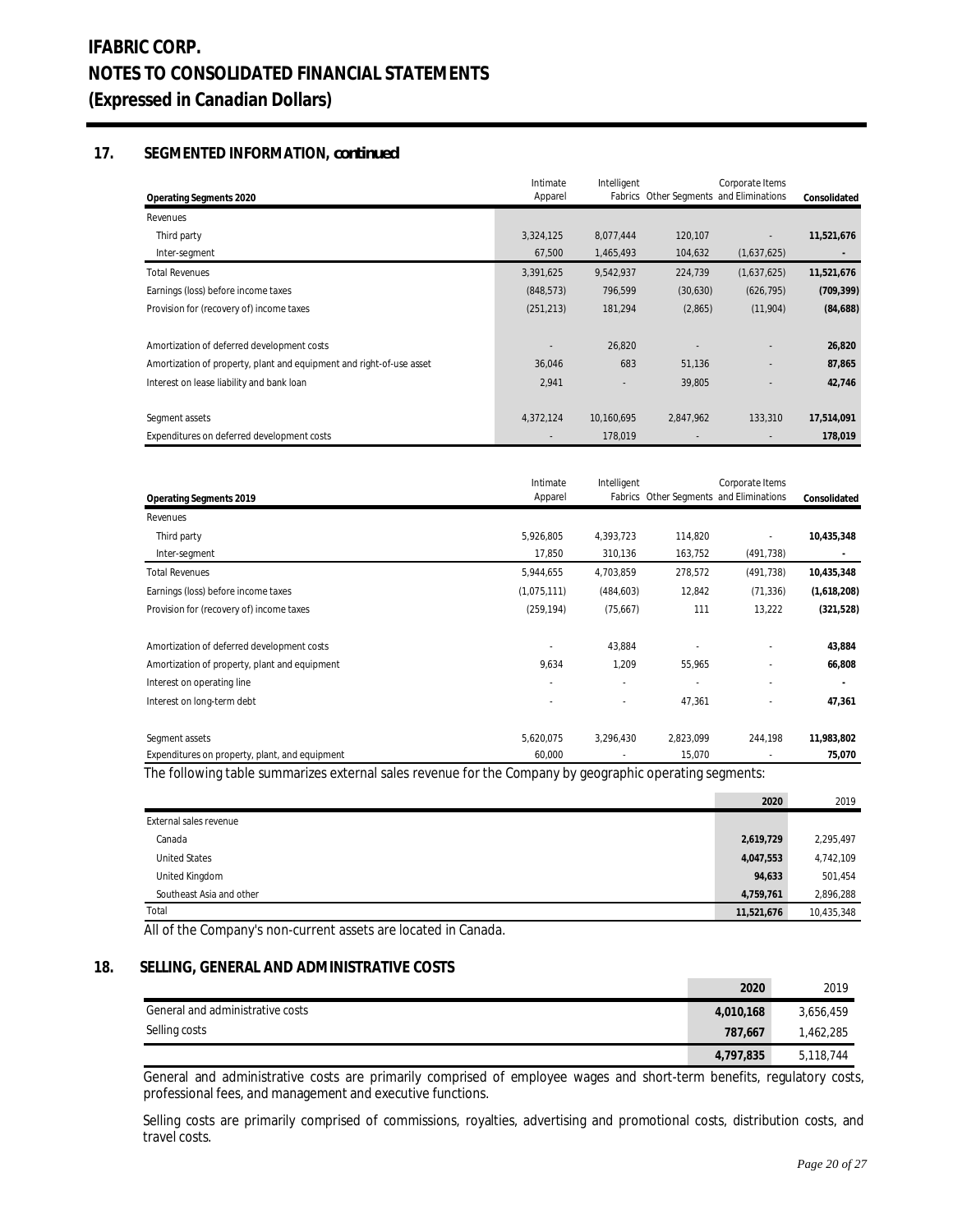# **IFABRIC CORP. NOTES TO CONSOLIDATED FINANCIAL STATEMENTS (Expressed in Canadian Dollars)**

# **19. PERSONNEL EXPENSES**

|                                                       | 2020      | 2019      |
|-------------------------------------------------------|-----------|-----------|
| Wages, salaries and short-term benefits               | 1,302,880 | 1,415,198 |
| Management, professional, and directors' fees         | 595,350   | 507,100   |
| Share-based compensation                              | 581,550   | 120,928   |
|                                                       | 2,479,780 | 2,043,226 |
| Included in cost of sales                             | 163,136   | 166,584   |
| Included in selling, general and administrative costs | 1,735,094 | 1,755,714 |
| Included in share-based compensation                  | 581.550   | 120,928   |
|                                                       | 2,479,780 | 2,043,226 |

# **20. INCOME TAXES**

The provision for income taxes recorded in the consolidated financial statements differs from the amount which would be obtained by applying the statutory income tax rate of 26.5% (2019 - 26.5%) to the earnings for the year as follows:

**COL** 

|                                         | 2020       | 2019        |
|-----------------------------------------|------------|-------------|
| Loss for the year before income taxes   | (709, 399) | (1,618,208) |
| Tax (recovery) on accounting earnings   | (188,000)  | (428, 800)  |
| Tax effect of the following:            |            |             |
| Non-deductible share-based compensation | 154,100    | 32,000      |
| Items not deductible for tax purposes   | 7.000      | 13,200      |
| Other                                   | (57, 788)  | 62,072      |
| Provision (recovery) for income taxes   | (84, 688)  | (321, 528)  |

### **21. LOSS PER SHARE**

Basic loss per share is calculated using the weighted average number of shares outstanding during the year. There is no dilutive effect of options due to the loss in both years. The calculation of basic loss per share is based on net loss attributable to iFabric Corp.'s shareholders for the year ended September 30, 2020 of \$617,770 (loss of \$1,299,863 for the year ended September 30, 2019). The number of shares used in the loss per share calculation is as follows:

|                                                                 | 2020                                     | 2019       |
|-----------------------------------------------------------------|------------------------------------------|------------|
| Weighted average number of shares outstanding - L<br>basic<br>. | $\sim$ $\sim$<br>207<br>20,291<br>ے بے ر | 26,209,500 |

For the year ended September 30, 2020, 85,000 options were deemed to be anti-dilutive. For the year ended September 30, 2019, 800,000 options were deemed to be anti-dilutive.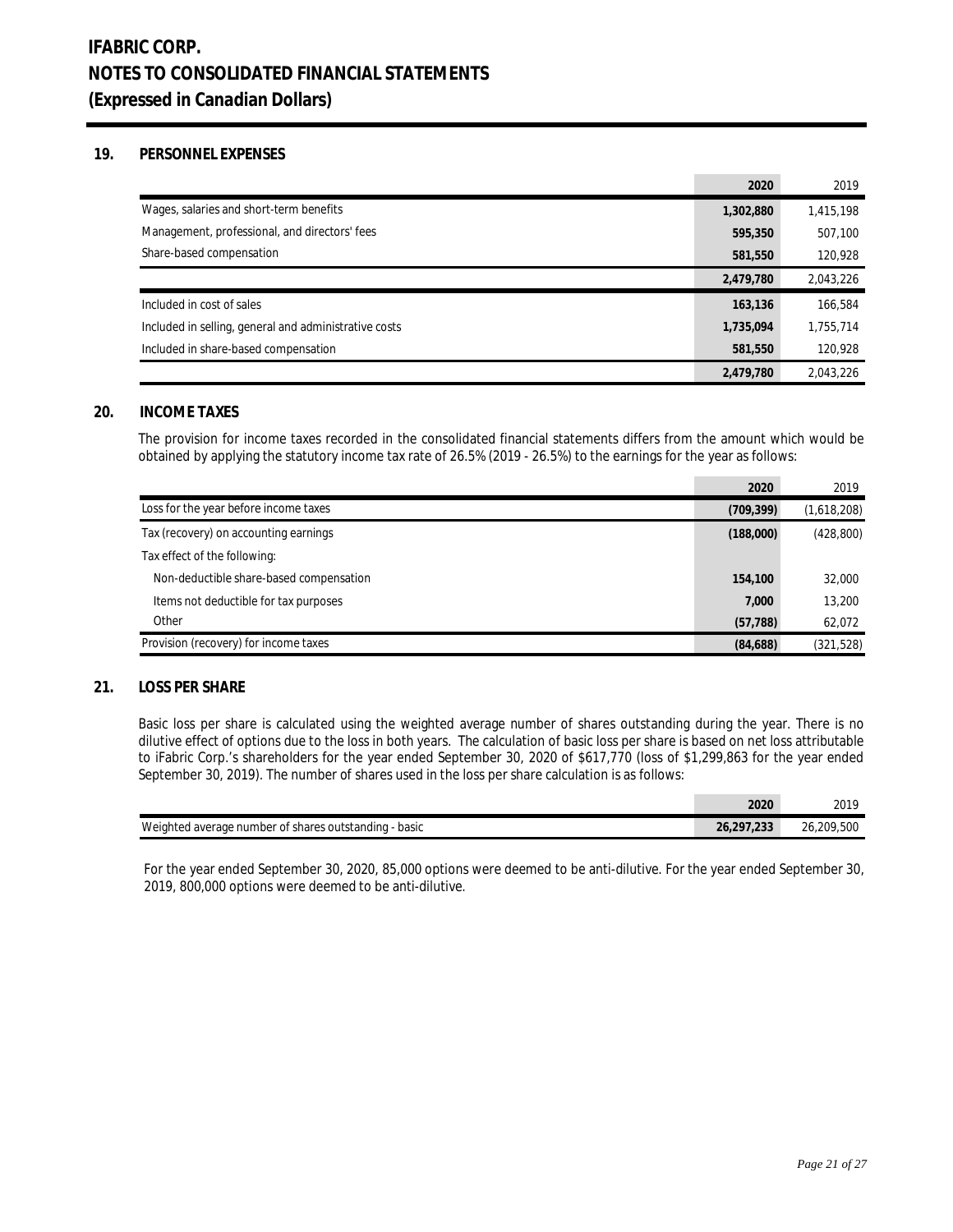# **22. CAPITAL STOCK**

**(a) Authorized, Issued and Outstanding** Authorized: Unlimited number of common shares

|                                                                 | Number of<br>common shares | Common share<br>capital |
|-----------------------------------------------------------------|----------------------------|-------------------------|
| Balance at September 30, 2019                                   | 26,209,500                 | 2,963,824               |
| Shares issued pursuant to excercise of stock options            | 266.250                    | 211.500                 |
| Ascribed value credited to share capital on exercise of options | ۰.                         | 106.952                 |
| Balance at September 30, 2020                                   | 26.475.750                 | 3,282,276               |
|                                                                 |                            |                         |

|                                                      | Number of     | Common share |
|------------------------------------------------------|---------------|--------------|
|                                                      | common shares | capital      |
| Balance at September 30, 2018 and September 30, 2019 | 26.209.500    | 2,963,824    |

### **(b) Stock option plan**

The Company has reserved 10% of the issued and outstanding common shares for issuance under its stock option plan. The status of the Company's stock option plan is summarized as follows:

|                               | Number of stock            | Weighted average                   |
|-------------------------------|----------------------------|------------------------------------|
| Balance at September 30, 2019 | 1,885,250                  | 1.31                               |
| Granted, during the year (i)  | 210,000                    | 2.86                               |
| Exercised, during the year    | (266, 250)                 | 0.79                               |
| Balance at September 30, 2020 | 1,829,000                  | 1.56                               |
|                               | Number of stock<br>options | Weighted average<br>exercise price |
| Balance at September 30, 2018 | 1,860,250                  | 1.32                               |
| Granted, during the year (ii) | 75,000                     | 1.80                               |
| Expired, during the year      | (50,000)                   | 2.40                               |
| Balance at September 30, 2019 | 1,885,250                  | 1.31                               |

(i) On April 7, 2020, the Company issued a total of 200,000 stock options to two members of the Board of Directors. Each option entitles the holder to acquire one common share of the Company at a price of \$2.70, and is exercisable for a period of 10 years from the grant date. All 200,000 options vested immediately. Share-based compensation expense, based on the fair value of the options, had been estimated by management at \$492,000 as of the date of the grant using the Black-Scholes pricing model with the following assumptions:

| Dividend yield %         | $\Omega$ |
|--------------------------|----------|
| Expected volatility      | 106.91%  |
| Risk-free interest rate  | 0.82%    |
| <b>Expected maturity</b> | 10 years |

(ii) On October 1, 2018, the Company issued 75,000 stock options to a consultant. Each option entitles the holder to acquire one common share of the Company at a price of \$1.80, and is exercisable for a period of 3 years from the grant date. All 75,000 options vested immediately. Share-based compensation expense, based on the fair value of the options, had been estimated by management at \$52,103 as of the date of the grant using the Black-Scholes pricing model with the following assumptions:

| Dividend yield           | $\Omega$      |
|--------------------------|---------------|
| Expected volatility      | 54.70%        |
| Risk-free interest rate  | 2.24%         |
| <b>Expected maturity</b> | 3 years       |
|                          | Page 22 of 27 |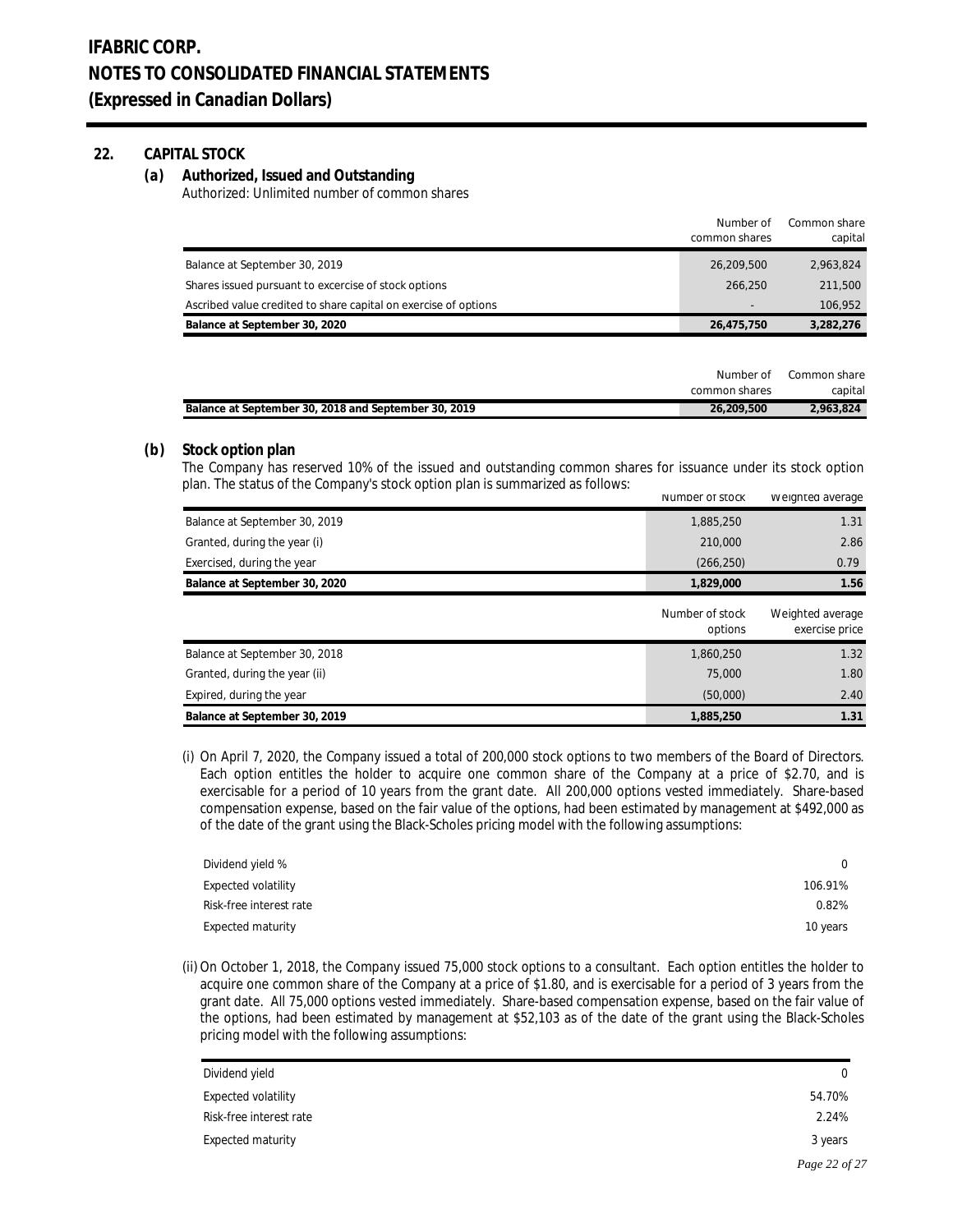## **22. CAPITAL STOCK,** *continued*

**(b) Stock option plan,** *continued*

On July 2, 2020, the Company issued 10,000 stock options to a consultant. Each option entitles the holder to acquire one common share of the Company at a price of \$6.05, and is exercisable for a period of 5 years from the grant date. All 10,000 options vested immediately. Share-based compensation expense, based on the fair value of the options had been estimated by management at \$49,200 as of the date of the grant using the Black-Scholes pricing model with the following assumptions:

| Dividend yield %         |         |
|--------------------------|---------|
| Expected volatility      | 117.77% |
| Risk-free interest rate  | 0.38%   |
| <b>Expected maturity</b> | 5 years |

#### As of September 30, 2020, the following options were outstanding and exercisable:

|                  | <b>Options Outsanding</b> |                     |                  | <b>Options Exercisable</b> |                                  |  |
|------------------|---------------------------|---------------------|------------------|----------------------------|----------------------------------|--|
|                  |                           | Weighted<br>average |                  |                            |                                  |  |
|                  |                           | remaining           | Weighted         |                            | Weighted                         |  |
|                  | Number of stock           | contractual life    | average exercise |                            | Number of stock average exercise |  |
| Expiry date      | options                   | (years)             | price            | options                    | price                            |  |
| January 16, 2023 | 894,000                   | 2.29                | 0.40             | 894.000                    | 0.40                             |  |
| April 1, 2024    | 75,000                    | 5.50                | 4.15             | 75,000                     | 4.15                             |  |
| May 6, 2025      | 100,000                   | 6.60                | 2.70             | 100,000                    | 2.70                             |  |
| June 5, 2027     | 550,000                   | 8.68                | 2.40             | 450,000                    | 2.40                             |  |
| April 7, 2030    | 200,000                   | 9.52                | 2.70             | 200.000                    | 2.70                             |  |
| June 30, 2025    | 10,000                    | 4.75                | 6.05             | 10,000                     | 6.05                             |  |
|                  | 1,829,000                 | 5.38                | 1.56             | 1,729,000                  | 1.51                             |  |

### **(c) Warrants**

The following table summarizes warrants that have been issued, exercised, or expired during the years presented:

|                                                    | warrants   | Weighted<br>Number of average exercise<br>price |
|----------------------------------------------------|------------|-------------------------------------------------|
| Balance, September 30, 2019 and September 30, 2020 |            | 0.00                                            |
|                                                    |            |                                                 |
|                                                    | warrants   | Weighted<br>Number of average exercise<br>price |
| Balance, September 30, 2018                        | 203,625    | 5.25                                            |
| Expired                                            | (203, 625) | 5.25                                            |
| Balance, September 30, 2019                        |            |                                                 |

### **23. INVESTMENT IN SUBSIDIARY**

On November 13, 2018, the Company purchased an additional 15% of the common shares in 2074160 Ontario Inc. from the non-controlling shareholders for cash consideration of \$400,000, resulting in the Company's shareholding in 2074160 Ontario Inc. increasing to 75% from 60% in fiscal 2018, and the non-controlling interest decreasing to 25% from 40% in fiscal 2018. 2074160 Ontario Inc. owns the land and buildings occupied by the Company as offices and a warehouse.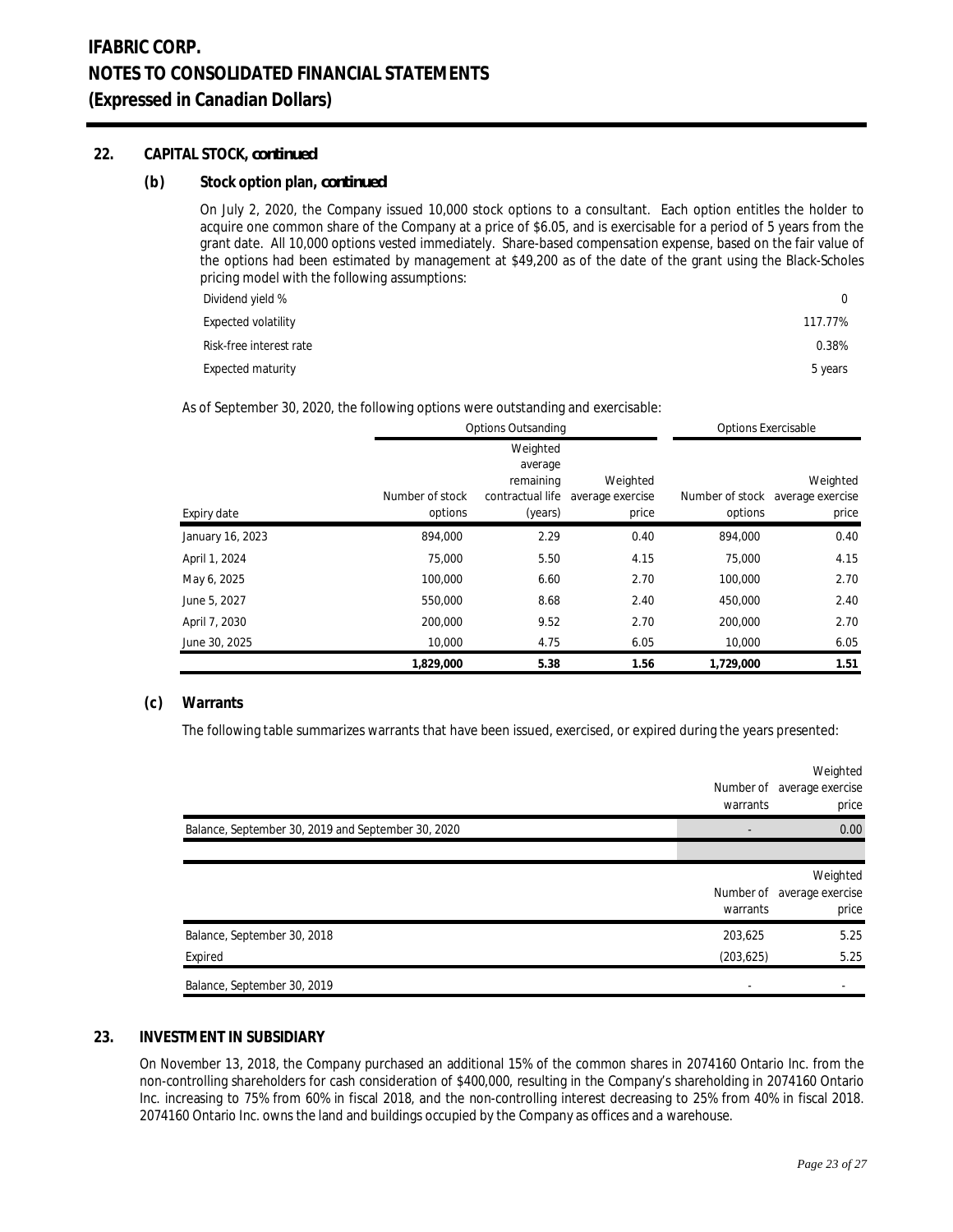# **24. COMMITMENTS**

(a) The Company's total commitments, under various operating leases and a property lease agreement exclusive of occupancy costs are as follows:

| 2021 | 105,738 |
|------|---------|
| 2022 | 33,908  |
| 2023 | 2,225   |
|      | 141,871 |

- (b) The Company enters into foreign exchange forward contracts to manage the risks associated with exchange rate fluctuations. See note 7 for more information.
- (c) In terms of a worldwide license agreement, the Company has the right to use trademarks in connection with the manufacture, marketing, sale and distribution of certain licensed products. During the license term, the Company is required to pay a quarterly royalty on its net sales as defined in the agreement, on all products sold under the licensed marks. The effective royalty rates vary depending on the distribution channel and range from 4%-10%. Minimum annual royalties have been established for the balance of the contract period ending December 31, 2020 in U.S. dollar amount of \$187,000. If minimum amount is not met, an accrual for the difference is included in accrued liabilities. In addition, the Company is required to pay an advertising fee of 1%-2%, depending on the distribution channel, payable quarterly, on its net sales as defined in the agreement, for promotion of the licensed products. The license term is in effect until December 31, 2020. Management expects to renew this agreement for a further term.

#### **25. RELATED PARTY TRANSACTIONS**

(a) Key management personnel of the Company are those individuals having authority and responsibility for planning, directing, and controlling the activities of the Company, including members of the Company's Board of Directors. The Company considers key management to be the Company's Board of Directors, which includes three executive officers of the Company.

Remuneration of key management personnel of the Company was as follows:

|                                                                                      | 2020    | 2019    |
|--------------------------------------------------------------------------------------|---------|---------|
| Salaries, management and professional fees, directors' fees, and short-term benefits | 829.193 | 730.763 |
| Share-based compensation                                                             | 40.349  | 66.787  |
|                                                                                      | 869.542 | 797.550 |

- (b) Included in selling, general and administrative costs are management fees in the amount of \$22,500 (2019 \$7,150) paid to a company controlled by a director of one of the Company's subsidiaries.
- (c) Included in revenue is rental income earned in the amount of \$21,375 (2019 \$38,895) from a company controlled by a director of one of the Company's subsidiaries.
- (d) Included in accounts payable and accrued liabilities is an amount of \$13,000 (2019 \$6,000) due to directors and key management personnel of the Company in respect of unpaid fees.
- (e) Included in selling, general and administrative costs is an amount of \$58,957 (2019 \$39,560) paid to the spouse of an executive officer of the Company for marketing and administrative services rendered.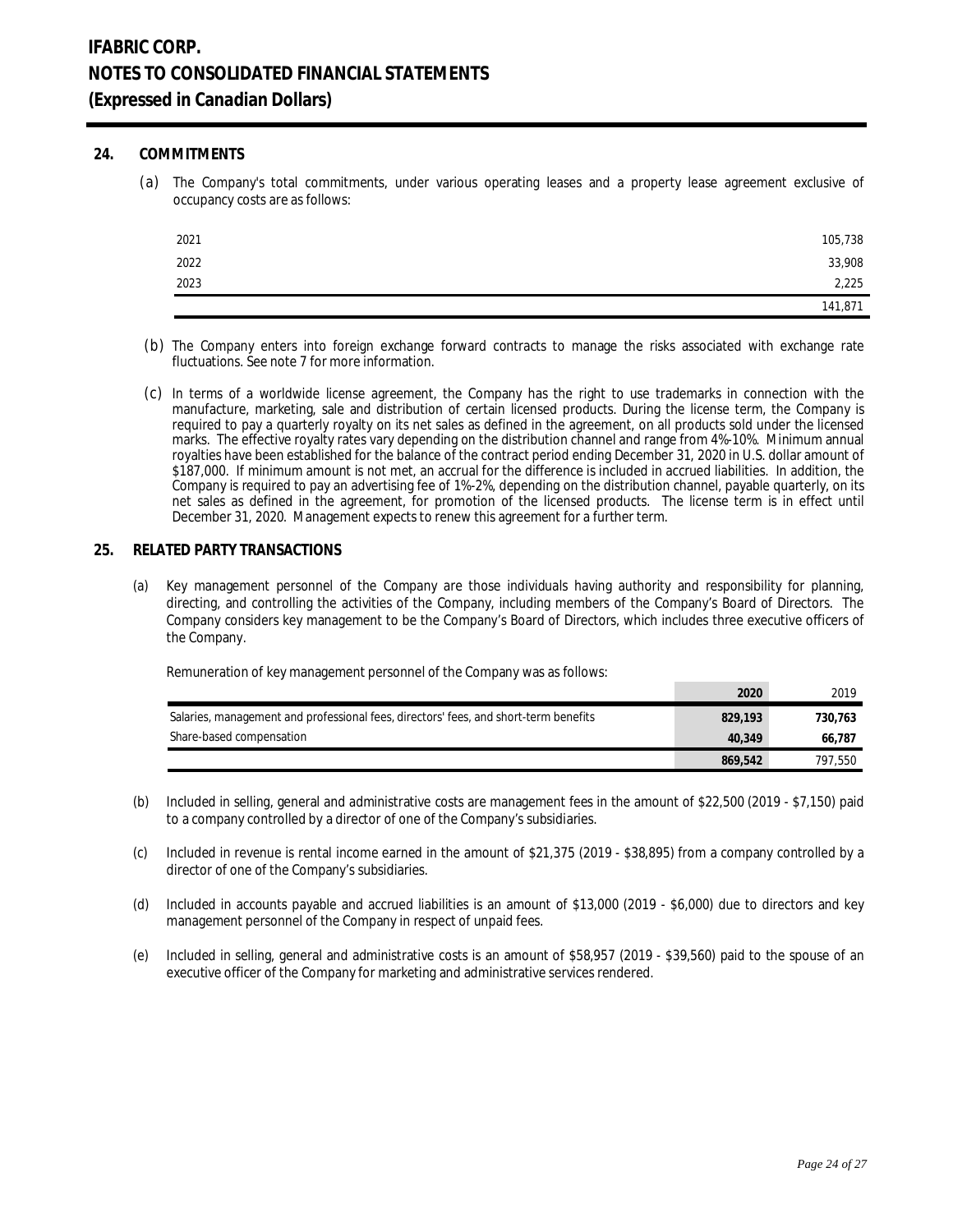## **26. FINANCIAL RISK MANAGEMENT**

#### **Fair Value**

The fair values of financial assets and liabilities, together with the carrying amounts presented in the balance sheets, are as follows:

|                   | Fair Value Hierarchy | Carrying Amount | <b>Fair Value</b> |
|-------------------|----------------------|-----------------|-------------------|
| Bank loan payable | Level 2              | 1,259,783       | .259.783          |

The carrying values of cash, accounts receivables, balances with related party and accounts payable and accrued liabilities approximate their fair values due to the immediate or short-term maturity of these financial instruments. These financial instruments have been classified as level 2 within the fair value hierarchy.

The fair value of bank loan payable bearing interest at variable rates approximates its carrying value as interest rate charges fluctuate with changes in the bank's prime rate.

#### **Credit risk**

Credit risk arises from the potential that a counter party will fail to perform its obligations. The Company routinely assesses the financial strength of its customers to mitigate its exposure to credit risk. Management of the Company monitors the credit worthiness of its customers by performing background checks on all new customers focusing on publicity, reputation in the market and relationships with customers and other vendors. Further, the Company reviews forward looking information such as indications of customers going through financial difficulties that may create doubt over the receipt of funds.

The Company's maximum exposure to credit risk is \$4,442,397 (2019 - \$2,358,120). Included in selling, general and administrative costs are bad debts of \$208,000 (2019 - \$28,870) expensed during the year.

The following table provides further details on trade receivables not impaired:

|                                                          | September 30,<br>2020 | September 30,<br>2019 |
|----------------------------------------------------------|-----------------------|-----------------------|
| Trade receivables not past due                           | 3,340,562             | 1.330.815             |
| Trade receivables past due and not impaired              |                       |                       |
| Under 31 days                                            | 630.421               | 633.086               |
| 31 - 60 days                                             | 31.831                | 164.305               |
| 61 - 90 days                                             | 8.400                 | 32.890                |
| Over 90 days                                             | 353.549               | 191,888               |
| Trade receivables, net of expected credit loss allowance | 4,364,763             | 2.352.984             |

**Economic Dependence**

Approximately 58% of the Company's total sales were to three customers (2019 - 37% of sales were to two customers). These customers relate to the Intelligent Fabrics segment. At September 30, 2020, three customers accounted for 77% (September 30, 2019 - two customers accounted for 44%) of the Company's accounts receivable. Approximately 63% of the Company's total purchases were to four vendors (2019 – 39% of purchases were to two vendors), one of which is related to a distributor of the Company.

#### **Liquidity risk**

Liquidity risk is the risk that the Company will encounter difficulties in meeting its obligations associated with its financial liabilities. The Company is exposed to this risk mainly with respect to its accounts payable and accrued liabilities, income taxes payable, related party loans, bank loan payable, and commitments. The Company reduces its exposure to liquidity risk by ensuring that it documents when authorized payments become due, maintains an adequate line of credit to pay trade creditors and repays long term debt interest and principal as it becomes due using cash generated from operations.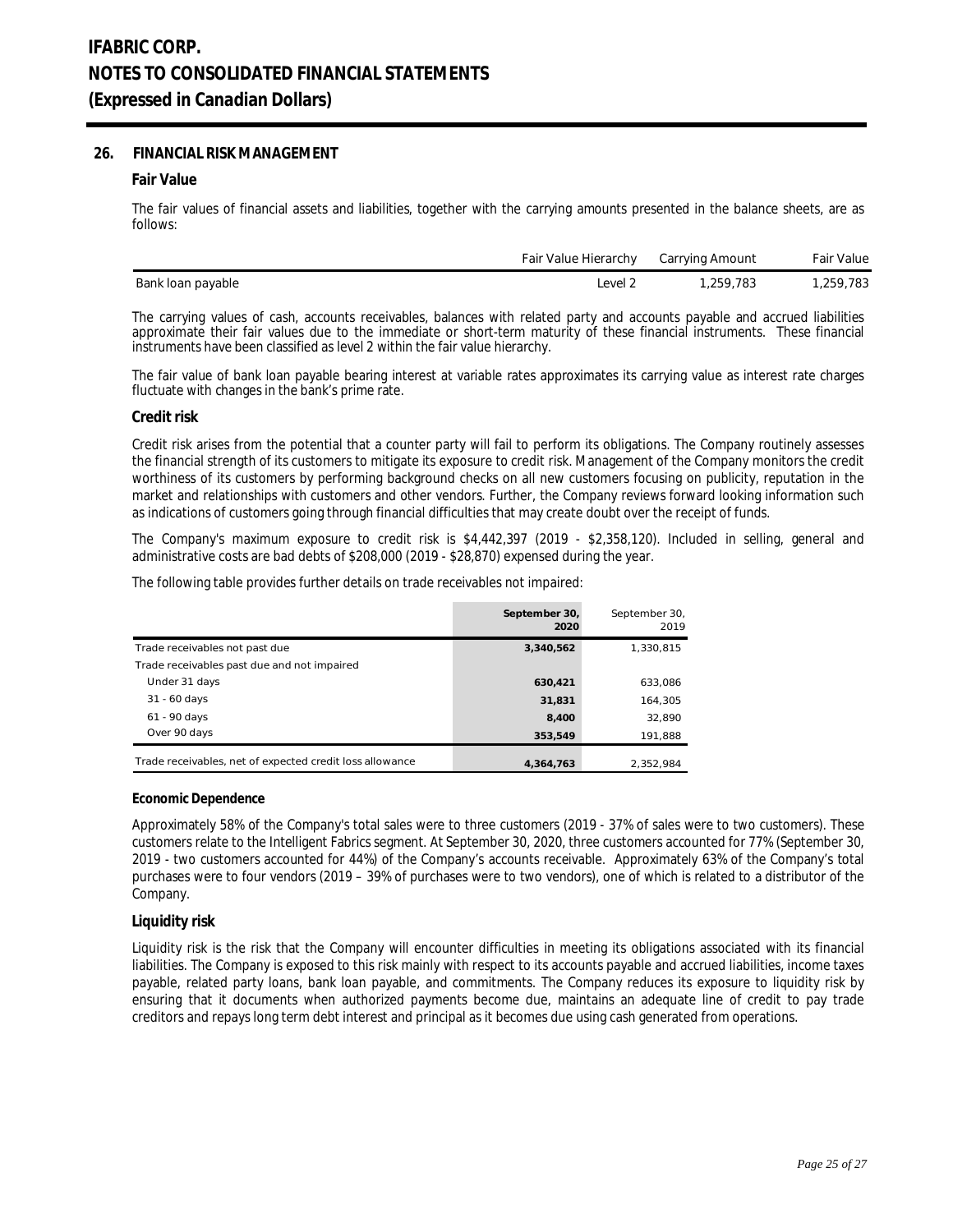# **IFABRIC CORP. NOTES TO CONSOLIDATED FINANCIAL STATEMENTS (Expressed in Canadian Dollars)**

## **26. FINANCIAL RISK MANAGEMENT,** *continued*

|                              |                          | Contractual cash |           |         |      |      |      |
|------------------------------|--------------------------|------------------|-----------|---------|------|------|------|
|                              | Carrying amount          | flow             | 2021      | 2022    | 2023 | 2024 | 2025 |
| Minimum guaranteed royalties | $\overline{\phantom{a}}$ | 62,360           | 62,360    |         |      |      |      |
| Lease obligations            | $\sim$                   | 36,133           | 33.908    | 2,225   |      |      |      |
| Bank loan payable            | 1,259,783                | 1,259,783        | 1,259,783 | $\sim$  |      |      |      |
| Trade and other payables     | 1,771,983                | 1,771,983        | 1,771,983 |         |      |      |      |
| Related party loans          | 502.210                  | 502.210          | 38        | 502,172 |      |      |      |
|                              | 3,533,976                | 3,632,469        | 3,128,072 | 504,397 |      |      |      |

#### **Market risk**

Market risk is the risk that the fair value or future cash flows of a financial instrument will fluctuate because of changes in market prices. Market risk comprises three types of risk: currency risk, interest rate risk and other price risk. The Company is exposed to currency risk and interest rate risk.

#### **Currency risk**

The Company conducts certain of its operations in U.S. Dollars ("USD"), British Pounds Sterling ("GBP"), New Taiwanese Dollars ("TWD") and Chinese Yuan ("RMB"). The Company manages its currency risk with foreign exchange forward contracts (see note 7). The following balances were included in the consolidated financial statements:

| <b>USD</b>                                       | September 30,<br>2020 | September 30,<br>2019 |
|--------------------------------------------------|-----------------------|-----------------------|
| Cash                                             | 453,248               | 1,378,292             |
| Accounts receivable                              | 810,632               | 1,061,886             |
| Accounts payable and accrued liabilities         | (344, 331)            | (350, 645)            |
| Foreign exchange forward contract margin deposit | 59,970                | 59,970                |
|                                                  | 979,519               | 2,149,503             |
|                                                  |                       |                       |
| <b>GBP</b>                                       | September 30,<br>2020 | September 30,<br>2019 |
| Cash                                             | 4,875                 | 56,867                |
| Accounts receivable                              | 18,555                | 11,417                |
| Accounts payable and accrued liabilities         |                       |                       |
|                                                  | 23,430                | 68,284                |
|                                                  |                       |                       |
| <b>TWD</b>                                       | September 30,<br>2020 | September 30,<br>2019 |
| Cash                                             | 1,323,541             | 2,285,339             |
| Accounts receivable                              | 10,385,001            | 8,225,112             |
| Accounts payable and accrued liabilities         | (188, 832)            | (182, 121)            |
|                                                  | 11,519,710            | 10,328,330            |
|                                                  |                       |                       |
| <b>RMB</b>                                       | September 30,<br>2020 | September 30,<br>2019 |
| Cash                                             | 1,521,130             | 5,403                 |
| Accounts receivable                              | 10,623,615            | 407,873               |
| Accounts payable and accrued liabilities         | (4, 112, 811)         | (411, 693)            |
|                                                  | 8,031,934             | 1,583                 |